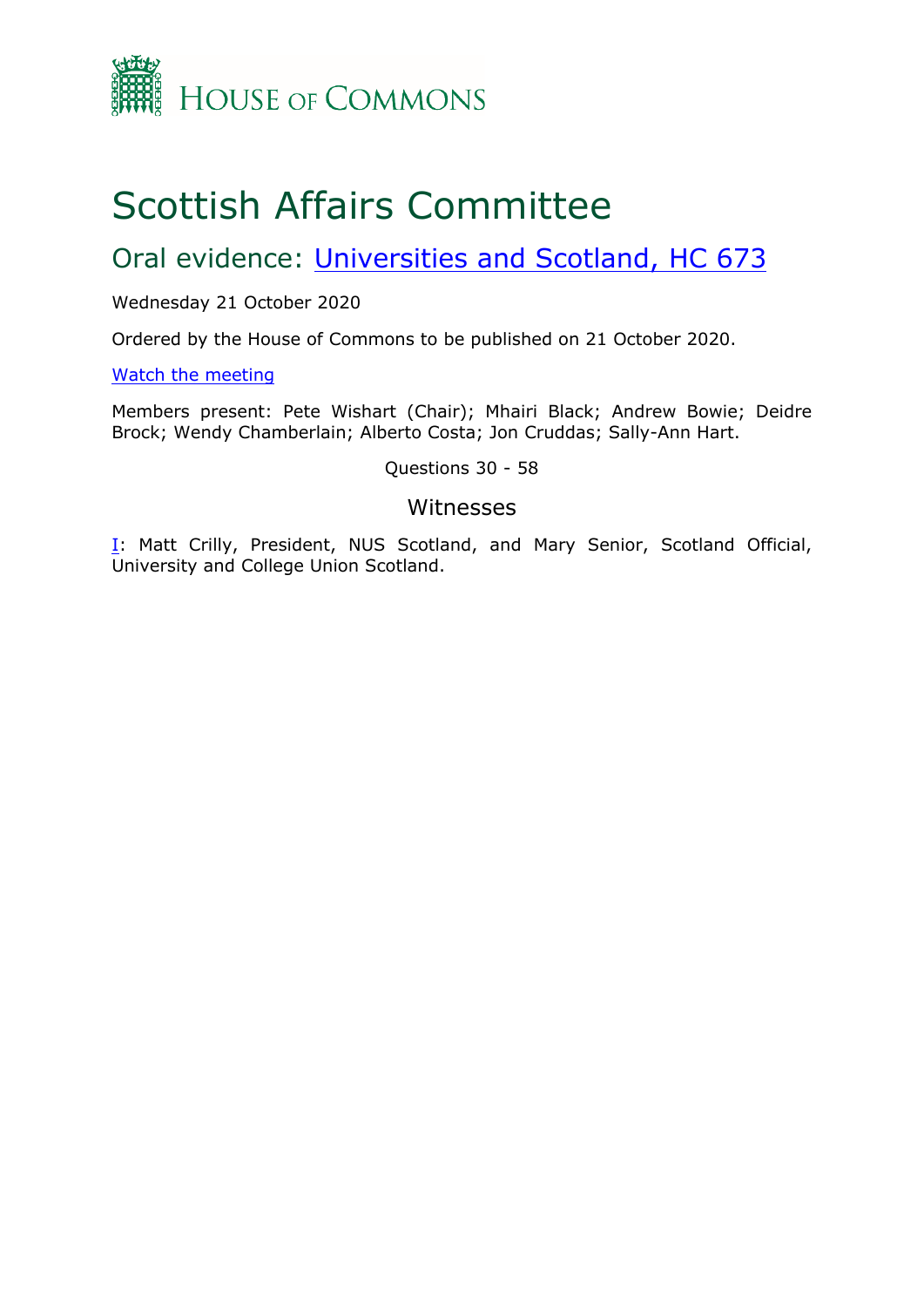

## <span id="page-1-0"></span>Examination of witnesses

Witnesses: Matt Crilly and Mary Senior.

Q30 **Chair:** Welcome to the Scottish Affairs Committee and the second evidence session in our inquiry into universities and Scotland. We have two excellent guests who are going to join us to give evidence and help us with this inquiry today. I will let them introduce themselves.

*Matt Crilly:* Thank you very much for having me today. My name is Matt Crilly. I am the President of the National Union of Students in Scotland. We are a federation of over 60 student associations in Scotland and collectively we represent about half a million students in the country. We welcome the opportunity to be able to speak to you today and to submit evidence to your Committee. We are obviously facing major challenges to education and students have unfortunately found themselves at the brunt of the coronavirus pandemic with the return to campuses. But more broadly, today we hope to be able to chat a bit about the funding of our education system and making sure that we have sustainable public investment in our universities.

*Mary Senior:* My name is Mary Senior and I am from the University and College Union, UCU, which is a trade union representing over 9,000 staff in Scotland's universities. That is academic staff and academic-related or professional support staff in the various universities in Scotland. Like Matt, we are pleased to be here to give evidence to you today. Education and Scotland's universities are really important to us as a nation in Scotland, to our economy, society, communities and individuals. The Scottish Funding Council's report, which came out yesterday, describes them as anchor institutions and I think it is important to bear that in mind.

As Matt said, the pandemic has had a massive impact on education and universities. It has exposed some of the challenges, particularly some of the funding challenges, which we already knew were there and some of the challenges in the model of funding that we use in Scotland and how that relates to the UK too. I look forward to exploring those issues with you. The pandemic has magnified some of the issues that our members have, particularly with workloads, which were already exponentially high and are exacerbated by the pandemic. The pandemic has had a damaging effect in many ways on precarity and job security in the sector.

Like the NUS, we welcome the opportunity to speak to you today and we are looking forward to your report. Let's hope it can make a positive difference to all of the issues around funding and how we value and support education in Scotland and across the UK.

Q31 **Chair:** Thank you both very much for being very clear and concise with your opening statements. I will get right down to it. You guys represent staff and students in the university sector right across Scotland. We have set up this inquiry to look at some of the particular issues and challenges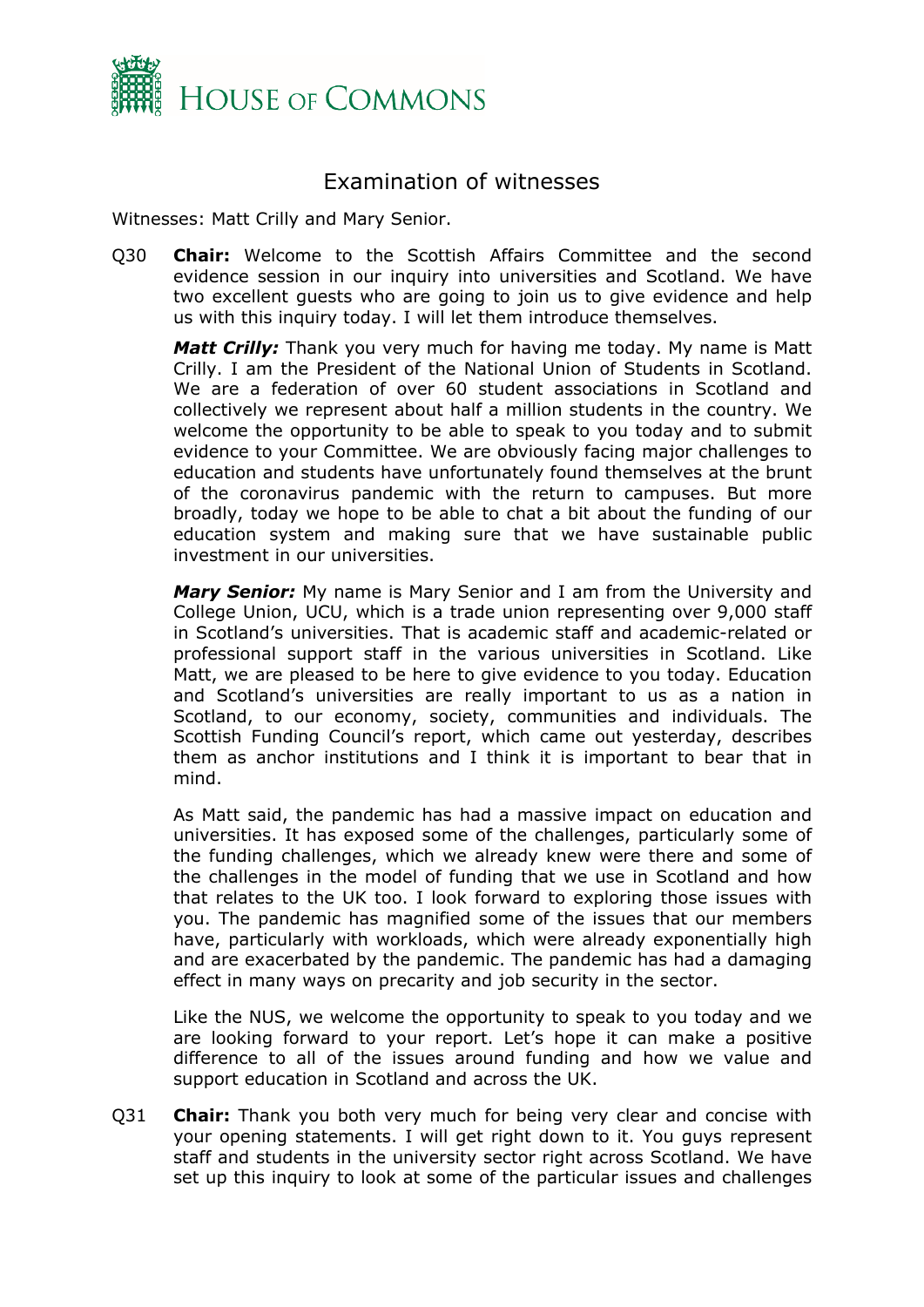

in the funding envelope to Scottish universities. What, in your view, are the major challenges that are facing students and university and college staff in funding as we go into this new academic year?

*Mary Senior:* As I alluded to in my opening remarks, I think the pandemic has exposed the challenges with the funding model. Universities in Scotland—but to a far greater extent in the rest of the UK—have become more marketised and reliant upon commercial income. Scotland has not escaped that, given the role that UK tuition fees and international student fee income play. We have had funding challenges and we have seen the level of public funding from the Scottish Government to institutions drop and plateau over recent years. I hope that the Committee is looking at the Audit Scotland report that came out last year. It showed a 12% drop in the level of funding that universities received up to 2017-18 in those seven years.

That has meant that universities have had to rely on commercial income and international student tuition fee income. That is precisely where it has been so questionable, problematic and unclear about the income coming over because of the pandemic. International students have not known if they could travel or get here and universities rely on commercial income from letting out accommodation, conferences and all of that. That has been particularly problematic.

A concern for us is that the money that funds the core teaching grant does not fully meet the cost of delivering teaching, so that is a real problem. I think it is a UK problem. The level of GDP that the UK puts into higher education is significantly lower than other comparable countries such as France and Germany. I hope the Committee will look at that.

Q32 **Chair:** I have the Scottish Funding Council report in front of me now and you are right, it says that there is a cut of 11%. In response, I see that colleges and universities are asking for a £25 million per year cash input to try to meet some of the additional costs going forward. Would that be sufficient to get you through some of the difficulties that you are experiencing now?

*Mary Senior:* We need a fresh look at how we value education and what we put into education. The UCU welcomes the fact that Scottish-domiciled students do not pay tuition fees and up until this year EU students have not either. For us, the importance of accessing education on your ability to participate rather than your ability to pay is absolutely fundamental. We also welcome the fact that in the last couple of weeks the Scottish Conservative Party has dropped its commitment to tuition fees being level. It is very helpful that we have that consensus among the political parties in Scotland. Now we would like them to put fresh eyes on and robust consideration of how we properly fund education to level up the amount of public funding that goes into higher education so that we can meet other countries in the OECD.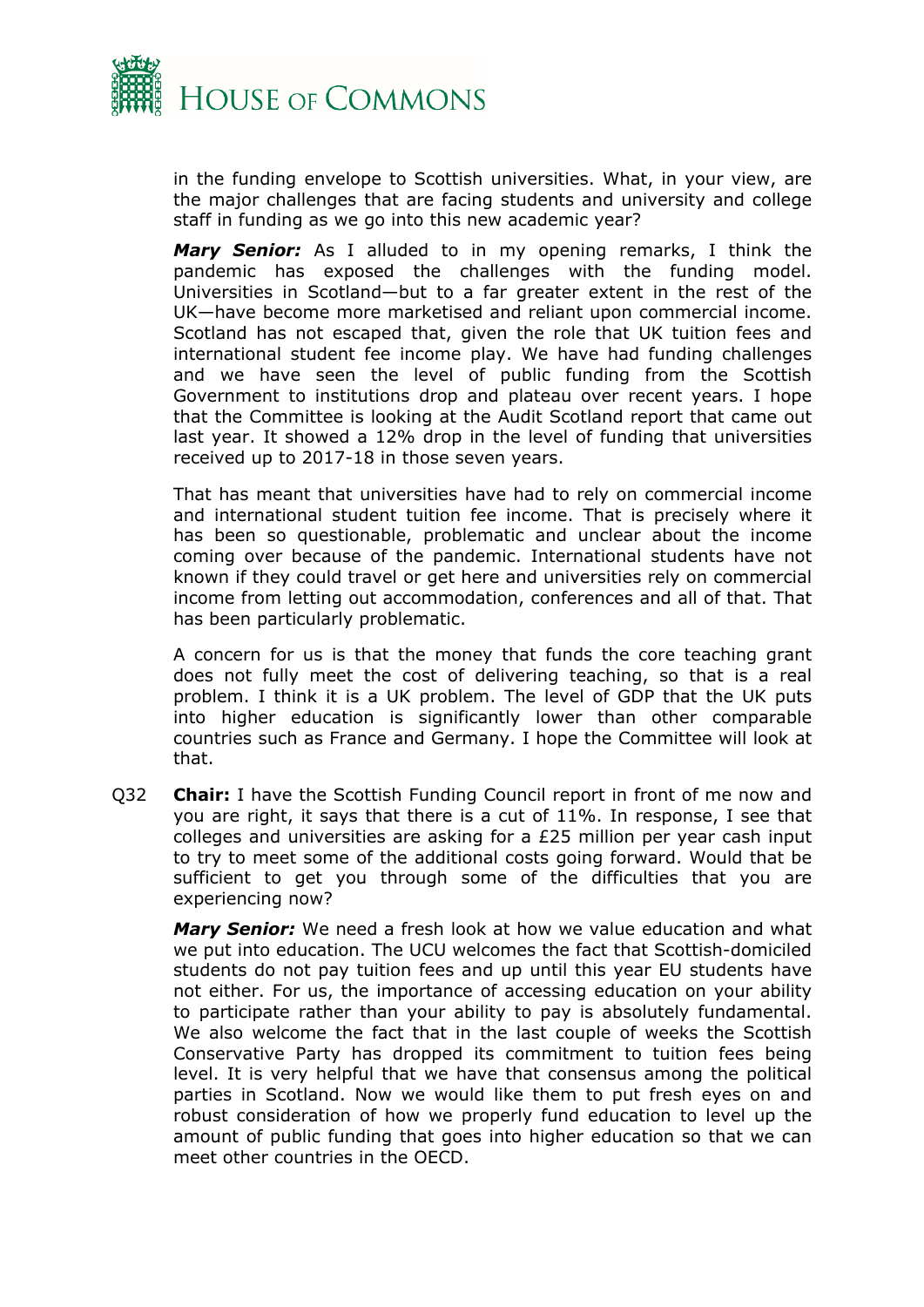

Q33 **Chair:** Thank you for that. Is that roughly your view, Mr Crilly? Are there any particular issues of funding that you want to highlight at the beginning of this session that are impacting particularly on students as we go forward? Are the deficits that are projected across the university sector going to have an impact on the people you represent?

*Matt Crilly:* Yes. Mary has touched on it a great deal there and I think the analysis from Mary and the UCU is correct. The pandemic, the coronavirus, has shown that our institutions have funding problems and funding of education in Scotland is not perfect. As Mary said, it has become increasingly marketised. In some ways, students in Scotland were pretty lucky. I am sitting in front of you today. I am an undergraduate and I do not have to pay tuition fees. I know some of my counterparts across the UK are not in that fortunate position, but a lot of education in Scotland is built upon tuition fees. We have become increasingly reliant on international student fees. Some international students are paying £20,000 a year to study at our institutions.

The pandemic has shown that this model is vulnerable; it is vulnerable to the market. If you marketise our institutions, they are vulnerable to downfalls in the market and ultimately it is students who are left paying the cost. We think there needs to be a fresh approach. It would be great for us if Governments could make more funding available for our institutions, protecting that.

Q34 **Chair:** What do you make of what has been offered to the university sector so far by the UK and the Scottish Governments? We hear of the £25 million package that you are looking for and also the UK Government have announced £7.2 million in 20 research projects across the UK. What do you make of what you have observed thus far in the response to this particular issue?

*Matt Crilly:* There have been some quite positive investments. Like you said, there have been quite a number of investments in research funding, making that funding available to institutions. But of course we think there probably needs to be more investment in the student side of our institutions. If you are talking to us about what the lack of funding in our institutions is, it is that they don't necessarily have a sufficient number of, say, mental health counsellors to get through this pandemic. There is not necessarily the support staff to help deal with student enquiries or when students are struggling or their class sizes have become bigger over the years so that academics are struggling to keep up with the number of people they are teaching. These structural issues have direct impacts on the experiences that students have going through our institutions.

Q35 **Chair:** I am interested in your view on this, Ms Senior, because you particularly mentioned the changing nature of the funding package for universities to the provision of services, like the hosting of conferences. There are many more strange and different things than were done when I was a student, back a long, long time ago. What has brought this on? Has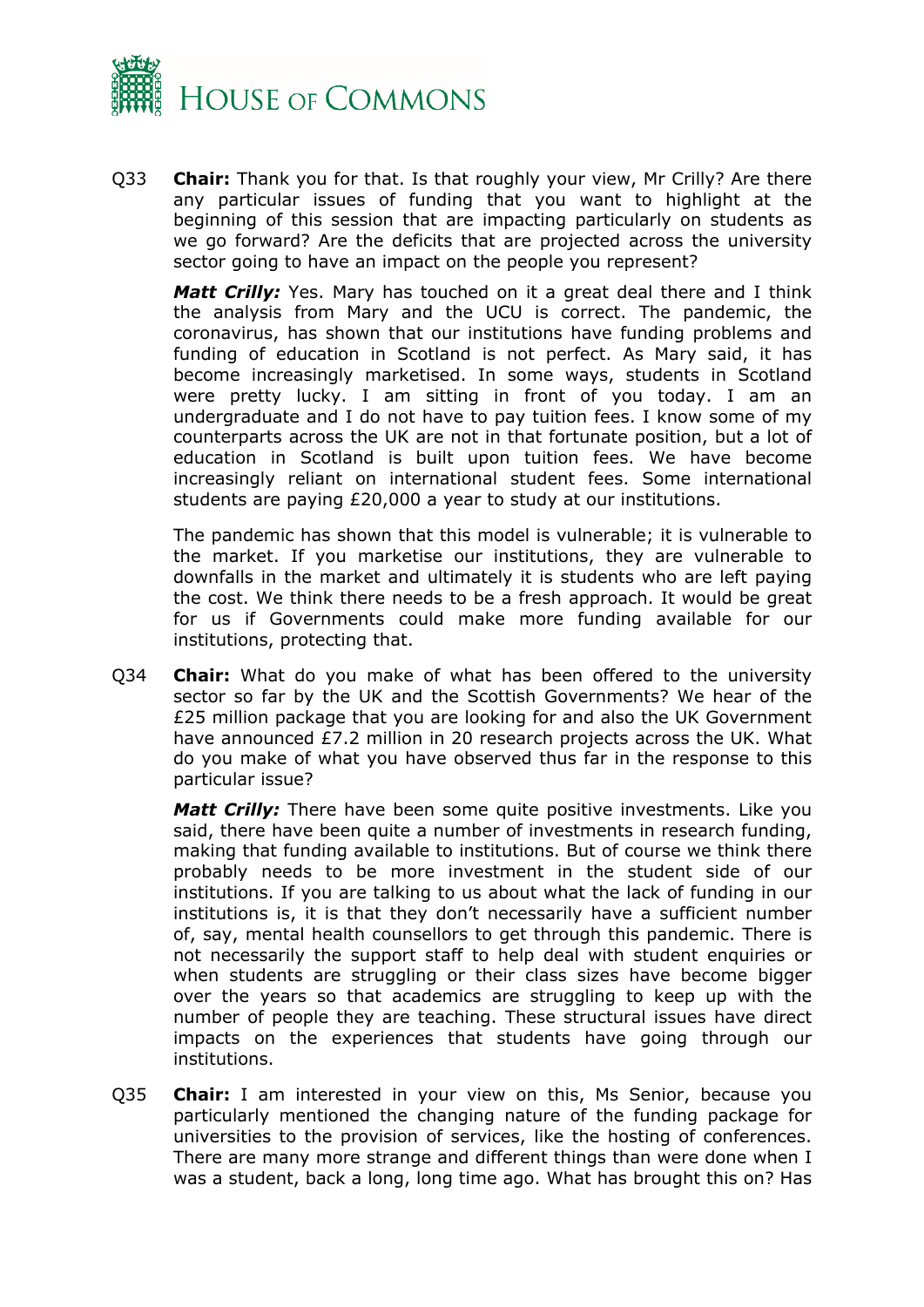

there been a push towards universities, higher education institutions, trying to provide these sort of services to plug some of the funding gaps and arrangements?

*Mary Senior:* There has been a reduction in the level of public funding that is going into universities. To be fair, the Scottish Government have been encouraging universities to diversify their funding. We take "diversify" to mean that commercialisation, to look to other funders such as international students, conference income and commercial income. That is what the Minister had been saying to us prior to Covid. I think what Covid has said to us in so many walks of life is the importance of the state and the importance of investing in essential public services. If we see education as one of those, it is so crucial. Can I respond to some of the points you raised with Matt about the funding packages that have come forward?

#### **Chair:** Yes, please.

*Mary Senior:* The £75 million that the Scottish Government brought forward in about May—which seems like a lifetime ago—was incredibly welcome because it was new money that was able to come into the sector in Scotland very quickly and give the signal that it was important that they should keep staff on. We were also pleased that the Government and the funding council listened to us. There was specific mention of supporting early career staff in that funding and that was incredibly welcome. Our union at the UK level has been pushing the UK Government to do more. One of the concerns about the UK packages is that a lot of it is not new money. It is money that has been brought forward early or it is loans and if universities already have high levels of debt or loans, they are not going to be able to take that forward.

Another concern about the UK Government's packages is that they were tightly tied to some sort of strict criteria. We recognise that universities contribute to economic development, but the funding was really tightly tied to certain outputs that might have meant that it could not be used in all cases. As a union, we are calling on the UK Government to do far more and I think they should.

The final point is that all of the funding that has come forward to date has been for research and, as we have said already, the pressure is very much on the teaching budgets and the teaching grants. That pressure is there, even more so because we have seen increases in student numbers, certainly Scottish-domiciled UK numbers, because of the issues with Highers, SQA, and the issues with the A-levels. There is pressure on the teaching budget and no funding from either Government has adequately addressed the fact that we need to support teaching and the teaching grant in universities.

**Chair:** We will definitely be getting stuck into most of what you have said. We want to look at tuition fees and international students and we will be coming back to them. I know that Mr Bowie wants to come in at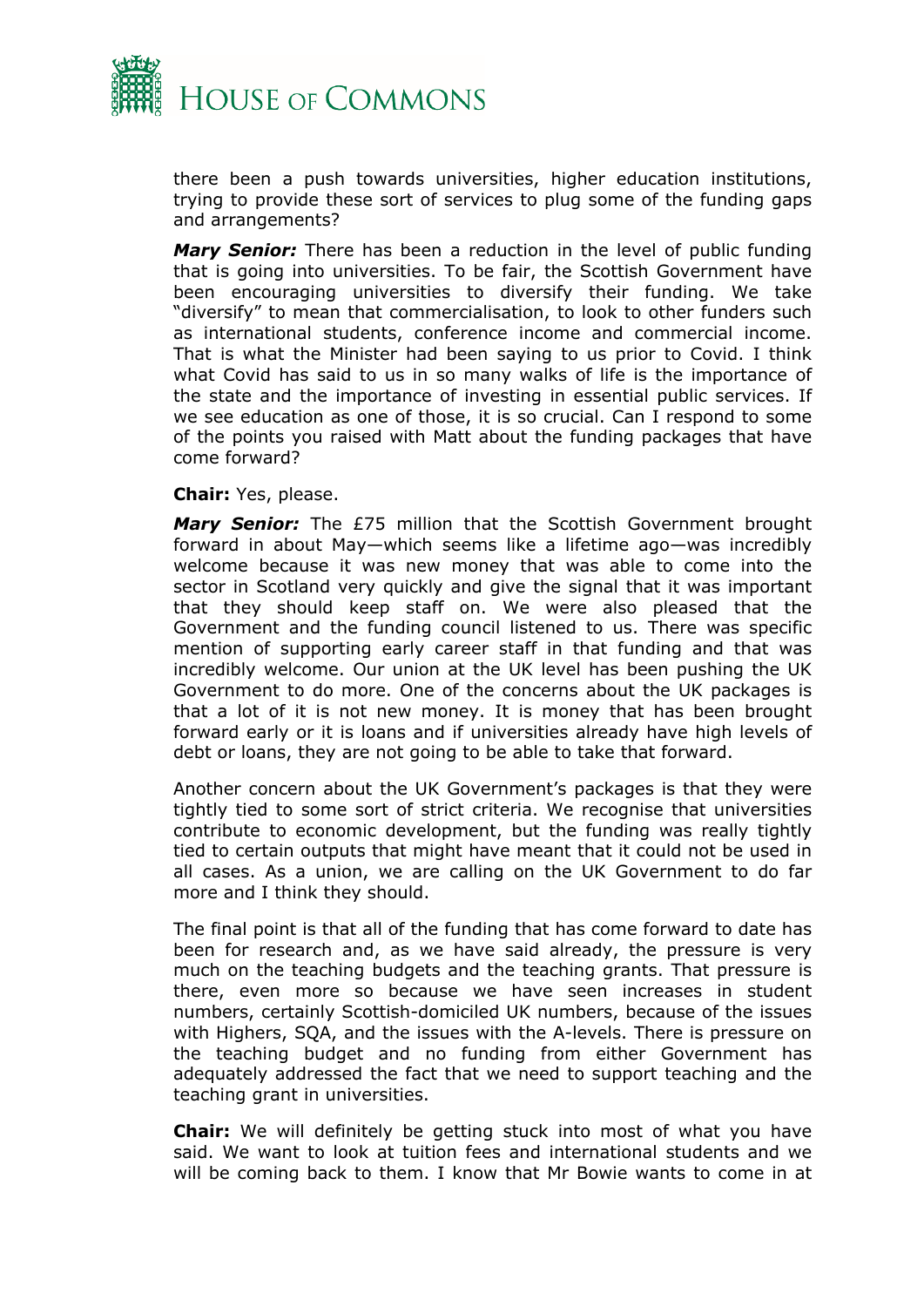

this point about the pandemic and universities.

Q36 **Andrew Bowie:** Hi, Mary and Matt. Thank you very much for joining us this afternoon. I am going to focus more on the financial situation facing individual students and how that is affecting our universities as a whole rather than the financial situation facing the higher education institutions.

Before I do that, Matt, as head of NUS, are you able to give us an update on the situation for students in Scotland? About a month ago we made headlines with the situation of students being asked to stay at home, not go out and so on. Can you give us an update on what it is like being a student in Scotland in 2020? It is very different to being a student in Scotland in any other year.

*Matt Crilly:* Thank you, Andrew. You are right, it is very, very different being a student this year. To touch on some of the economic circumstances that students are facing, it is incredibly challenging. The areas of the economy that are being hit by the coronavirus—things like the hospitality sector, pubs, restaurants, bars—are the areas of the economy that students typically rely on for their part-time work. I know many students benefited from the furlough scheme at the beginning of the pandemic. They have been brought back, perhaps have fewer hours, some have been laid off, some have struggled to get the work that they would normally rely on.

It is a very precarious financial situation for students at the moment. Our studies show that 60% of students rely on part-time work, but I am sure there is extra research to be done precisely on that. Built into the student support system in Scotland is a discussion about how students should not work any more than 10 hours a week alongside their studies, but many students rely on that work, sometimes more than 10 hours a week. We think the cost of learning and the student support system in Scotland should be evaluated this year. Clearly students might not be able to rely on the part-time work that they usually would and we think that there should be some changes to the student support system to reflect that reality.

On a broader point, the situation that students are facing this year is totally unprecedented. We are dealing with a global pandemic and all elements of society are in a difficult boat, but just recently I was a 17 year-old starting university and moving away for the first time, which is already daunting and scary enough. This year it is a totally different ball game and students have had to rely on different modes of learning and teaching, online learning and online teaching for the first time and not necessarily being able to socialise and make friends at their new universities. Students are facing a great number of challenges at the moment and we think we should be doing all we can to try to support them through it.

Q37 **Andrew Bowie:** I promise, Chairman, I will get back to the questions on finances, but how have your members found the remote teaching, digital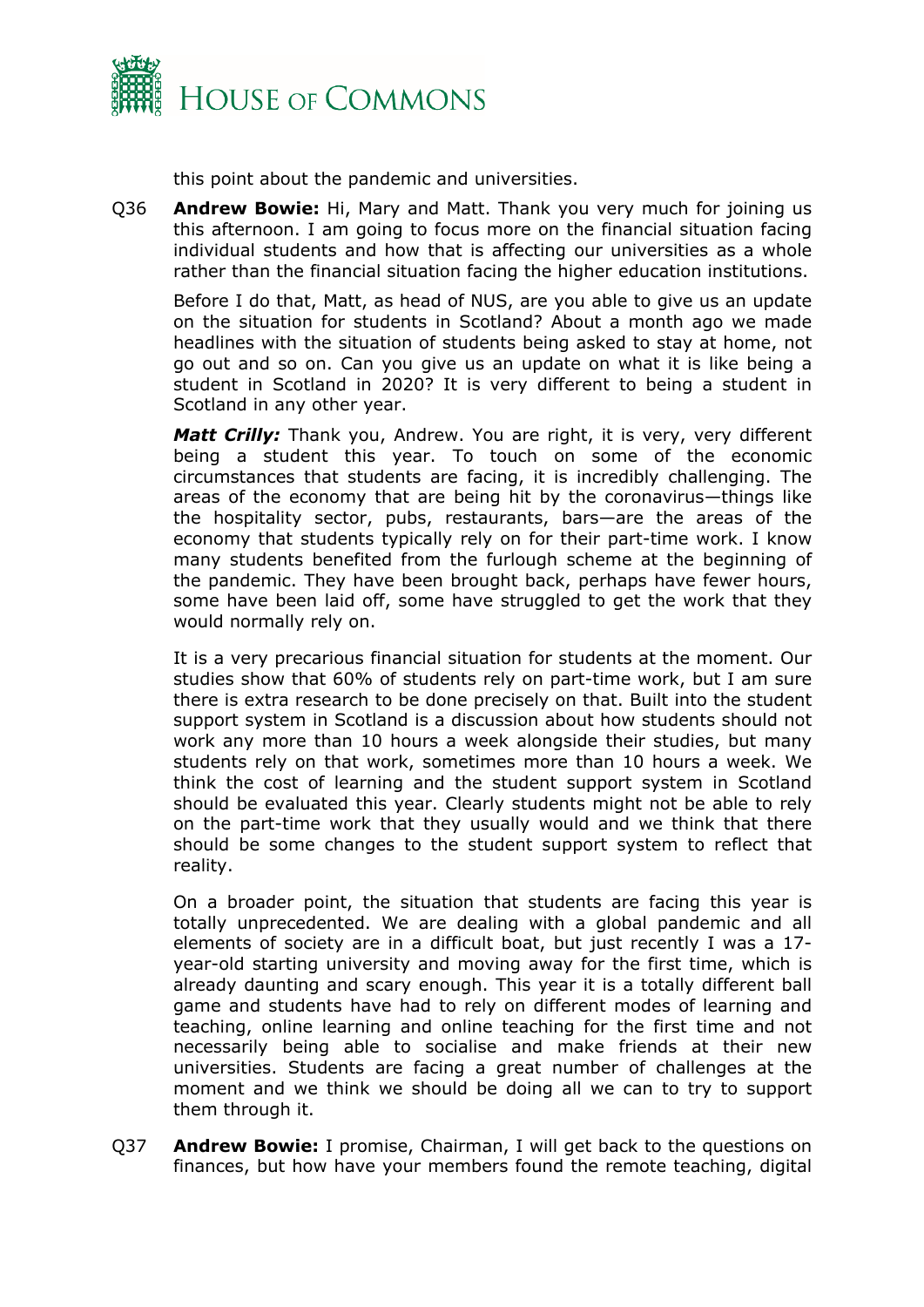

teaching, Mary? They have had to adapt and change almost overnight to how they deliver lectures and seminars and inform, teach and engage with students. How are your members finding it?

*Mary Senior:* You are right about overnight. It literally was overnight in March to transpose lectures into virtual presentations and tutorials and one-to-ones in the same way. It is entirely possible. Some of the narrative in the press misses that you don't need to lose the quality. The fact that we are sitting here today virtually having a really in-depth, probing discussion shows that it is entirely possible to operate seminars and tutorials in this way, and that is what is happening. We have quite a number of agreements in institutions on lecture capture and those things. This has meant that they have absolutely needed to come into play.

I think what it has meant to our members is increasing workloads. The "blended learning" language that is in the guidance for us is a bit too ambiguous and is creating problems. Many universities require our members to go on to campus to deliver in-person teaching. That is creating some challenges, particularly if you are delivering it to a class where you also have to talk into your laptop because some of the students are self-isolating and not in the room, possibly wearing face coverings if you are delivering it in person because of concerns. That is where we get the tensions and the difficulties.

Our members are concerned about being on campus because we know the virus is prevalent and is rising. When we were talking about it in August/September we knew that the virus was most prevalent in younger people, who tend to be students, and there was a great deal of anxiety and concern from our members. That has not been resolved in all too many places unfortunately, so it is adding to the problems.

Q38 **Andrew Bowie:** What feedback have you had from the UCU members about the financial situation facing them as deliverers of education on campuses? There are 19 higher education institutions. How has the support for them differed across Scotland or has it been very much a sort of "We're all in it together" mentality?

*Mary Senior:* That is a very good question. It is really patchy. We have had some institutions that looked at the books—or some of them didn't even look at the books—and they leapt to voluntary severance schemes, making redundancies. We saw that in Napier, primarily focused on support staff, but we also have Heriot-Watt looking to lose 130 staff. Our members were deeply alarmed. We felt it was way too premature and does nothing for morale. When we are in recession, and the Scottish Government's Advisory Group on Economic Recovery talked about an education-led recovery, it does not make sense for universities to be throwing people on to the scrapheap. Surely we should be creating more places for older learners as well as younger learners to participate in education. The fact that we have these redundancy threats at Heriot-Watt University is problematic.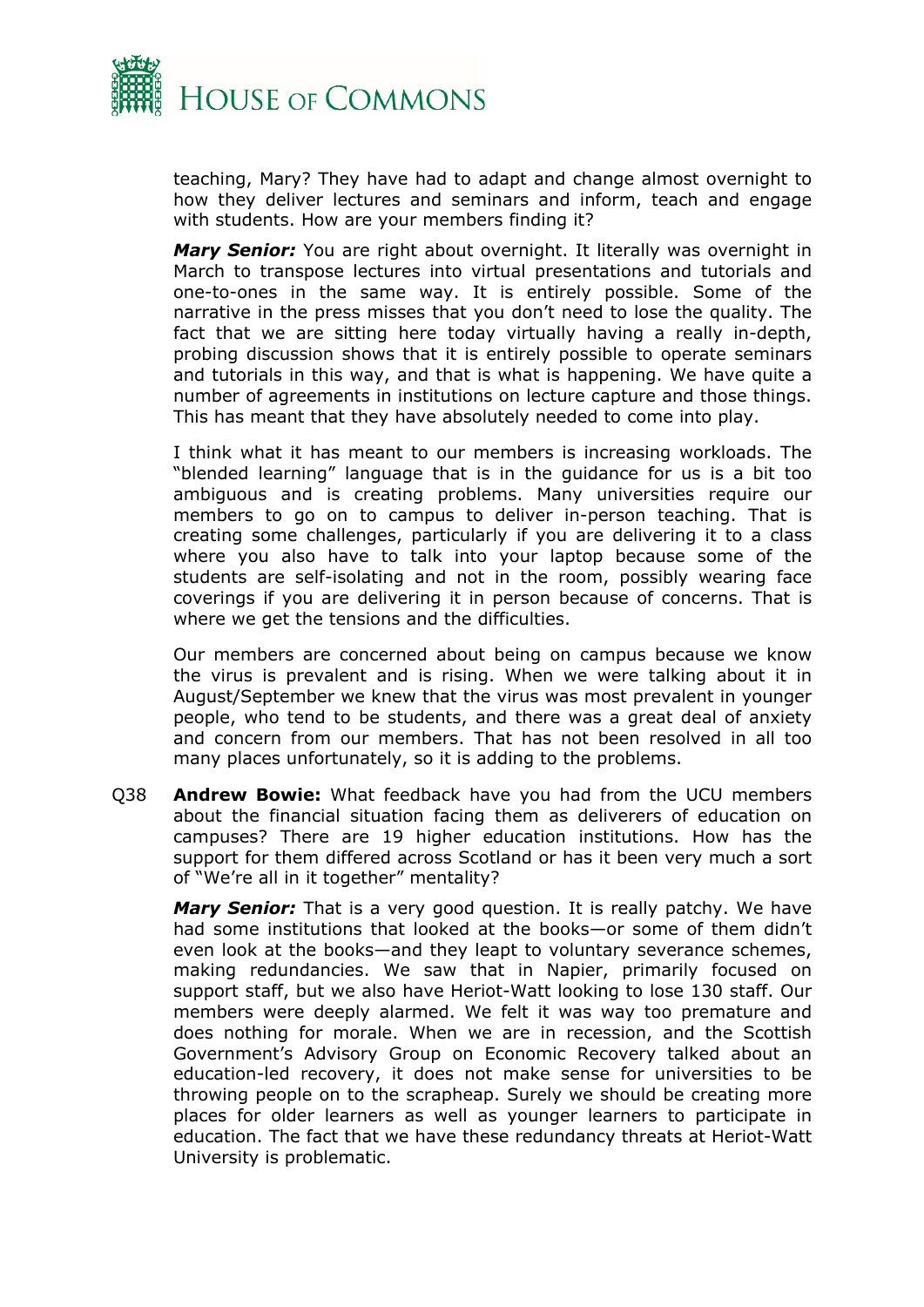

As a union, unfortunately we have had no choice but to conduct an industrial action ballot and we got the results yesterday. I was really proud because it is quite difficult conducting an industrial action ballot in a global pandemic. You probably know that the Trade Union Act makes us do postal ballots and given the state of the post—and given that usually when you are conducting a ballot you would go to the members' workplace because that is more consistent, but if people are not in work as much, did they keep their home addresses up to date?—I was having massive panics—

Q39 **Andrew Bowie:** The Trade Union Act was never framed with a global pandemic locking down vast swathes of the economy in mind, so that may be where we have dropped the ball on that one, but I get the difficulties that you face.

I know that Pete will be moving me on, as he always does, but I want to ask Matt on that. We have spoken about financial issues facing members of the UCU, possibly voluntary severance and so on. You touched briefly on how, for a large number of students, the money they earn in these part-time jobs, many of them in the hospitality sector, is what allows them to continue studying. They rely on that. They are not lucky enough to have other sources of income to help them continue to study, live at university in halls or whatever. It is to pay the rent. Are you seeing a rise in students in financial difficulty as a result of the other action that we had to take across the country? What would the NUS like to see to try to resolve that or take action on it?

*Matt Crilly:* It happened almost immediately when the pandemic hit, because a lot of our members found themselves on zero-hour contracts and stuff like that and their hours dropped immediately. At the start of the pandemic some employers decided to put their staff on furlough, others just let employees go immediately. It was almost instantaneous, where students began contacting me in my previous role at the University of Strathclyde, but also the NUS detail on the financial situation that they faced. At the time we were glad that the Scottish Government made some interventions to make some additional hardship funding available to universities. Students could apply for additional support from the institution directly if they found themselves in financial difficulties and that was really welcome.

But we think there probably needs to be more structural change. In the short term, I think there probably needs to be more hardship funding made available directly to institutions so that students can apply and notify their university if they are going through financial difficulties and are able to be—

Q40 **Andrew Bowie:** Matt, you obviously represent students at all Scotland's universities. Have all of them risen to the challenge and supported their students financially in the way that you would like to see?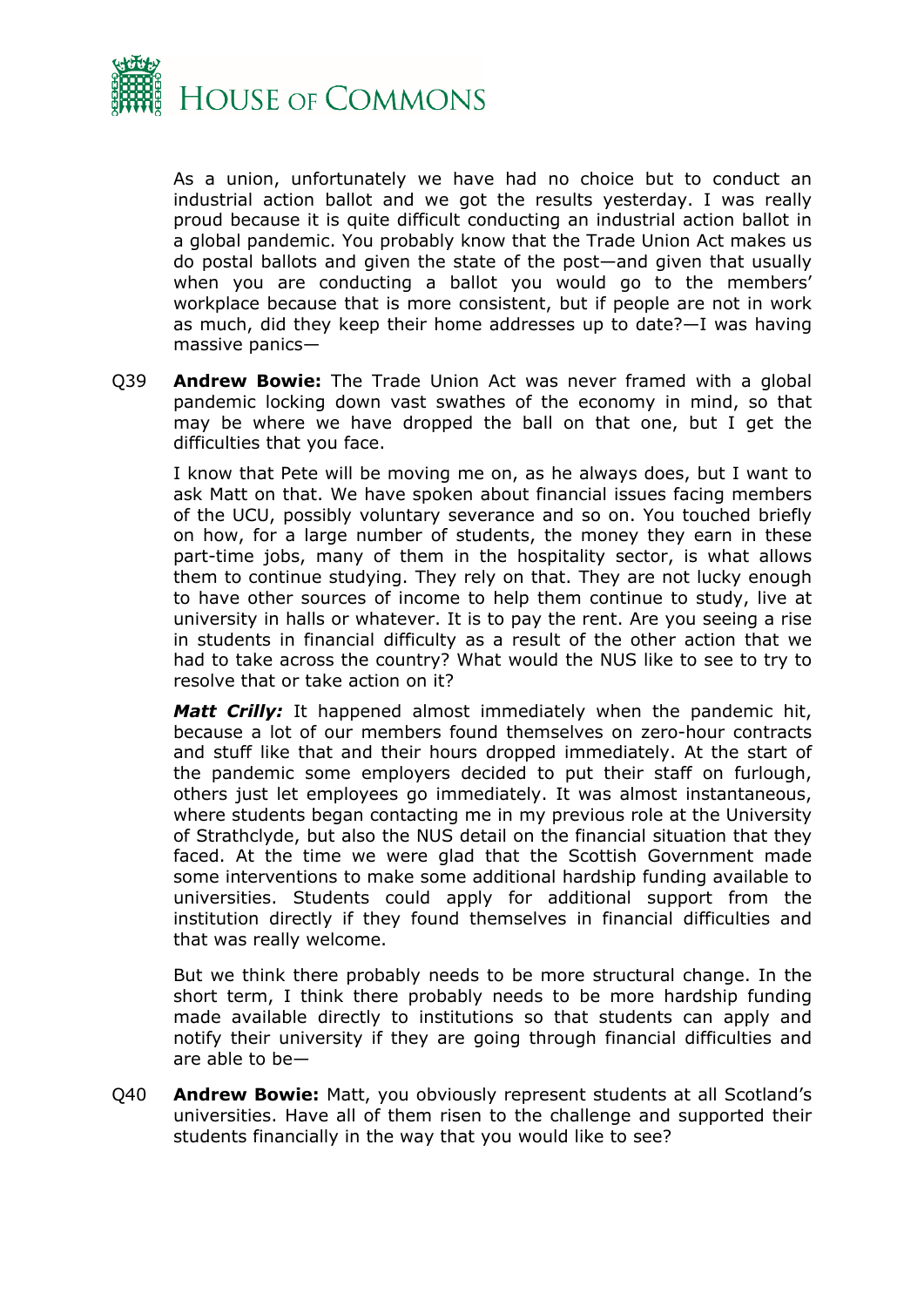

*Matt Crilly:* It is difficult to say because it is such a large structural problem. Many of the discretionary funds are Government-based. We have seen some institutions go above and beyond for that, so they have tried to reach out to their alumni networks, their graduate networks and get people who used to go to university 20 years ago to chip in and try to support current students. We really welcome institutions looking out for their students and taking part in these fundraising efforts. However, I don't think the solution to mass hardship is charity efforts from institutions. I think we need to see some more intervention here, more immediate hardship funding and a wider look at the student support system in Scotland. There is going to be a real problem if we are relying on students working 10 hours a week alongside their studies.

Could I touch on some of the points that you and Mary discussed about the online learning and online teaching?

#### **Andrew Bowie:** Yes.

*Matt Crilly:* Mary is right. It was a really quick turnaround. It was almost immediate for many institutions. They had to move online as quickly as possible and I think staff put in a lot of work to deliver that and it was really disruptive for students and staff. Students were moving around the country, some were flying back home to their home countries and a great deal of work went in. But I think the structural funding issues of our education played a part in what we have seen over the last couple of months. I think the reliance on international student fee income influenced some of the decisions that institutions have taken.

Throughout the summer we were arguing that if teaching can be delivered online in an easy way, teaching should take place online. We should be focusing in on practical subjects, practice-based, lab-based teaching to make sure that if it needs to be delivered in person, it can safely be delivered in person. As Mary said, the guidance was a little too open to interpretation. It allowed for blended learning. Again, I think it comes back to the structural funding issues in the system. There was an encouragement for students to come back to campus and to make themselves available for in-person teaching even when that did not need to happen.

Some students were really frustrated because it had not been sufficiently communicated to them. Some of them arrived back because they were told to make themselves available for in-person teaching only to find out that it was actually online learning and teaching. They felt that they had been mis-sold an experience, essentially. I think that comes back to the structural funding issues in our system that drove that.

**Andrew Bowie:** Matt, cheers. Mary, thank you so much. I am conscious that I have taken up a lot of time so I will pass back to the Chairman.

**Chair:** To reiterate, the work that has been done online is fantastic and one of the biggest innovations we have seen in teaching. I say that from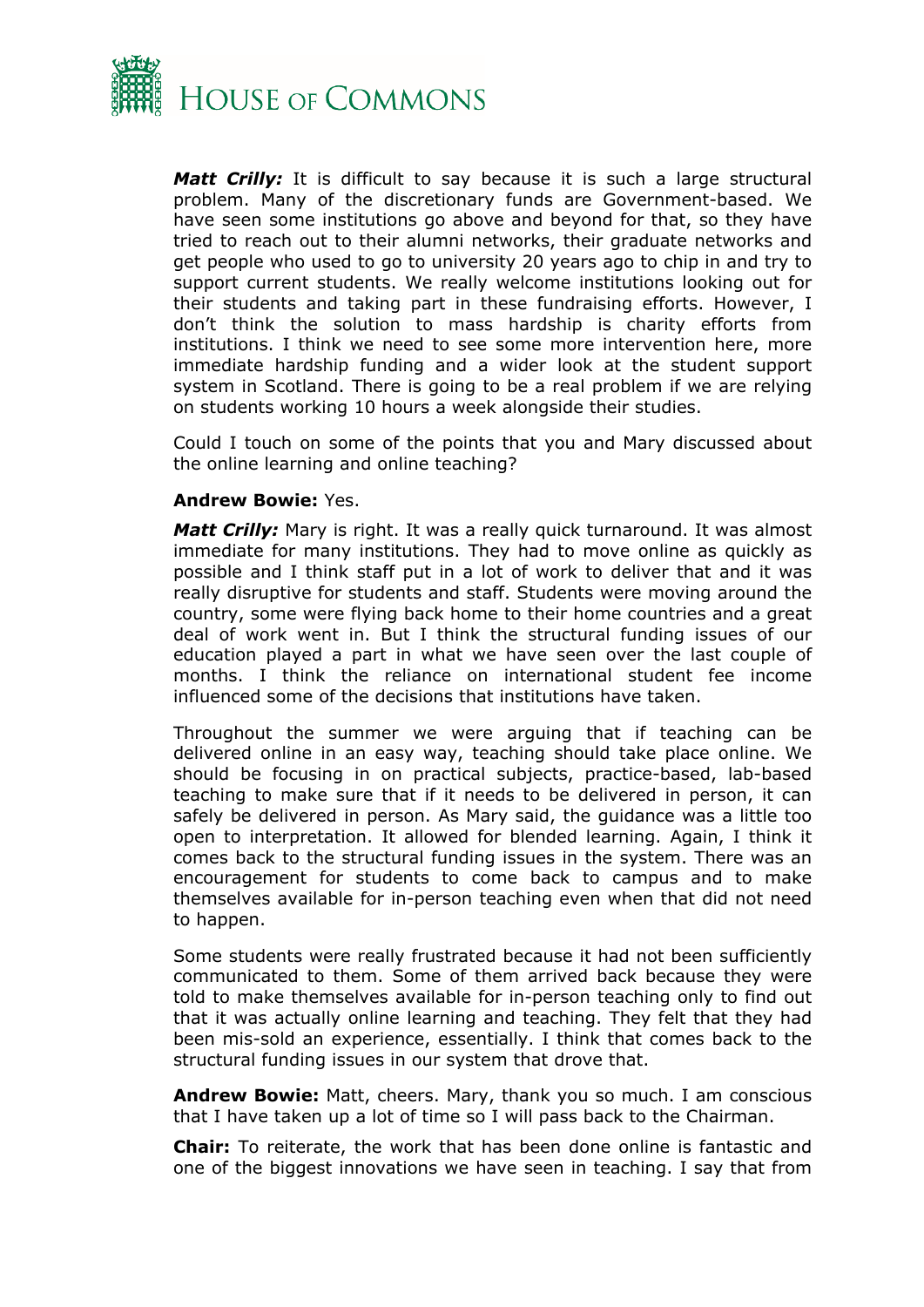

experience as my partner is a lecturer at the University of Highlands and Islands and the amount of work that goes in to deliver these courses is a real credit to your staff, Mary. I pass that on to you as my own personal observation. We will now go across to Wendy Chamberlain, who represents the fine university of St Andrews.

Q41 **Wendy Chamberlain:** Thanks to both witnesses for your time today. What I am hearing already is fascinating in relation to my own constituency. I am going to move the conversation away from Covid for a time on to funding and particularly funding of EU students. In the Scottish Parliament Education Committee meeting on 2 September the Minister said that the latest UCAS figures at that time showed that the applications from EU students were down by 5%. What impact do you think the introduction of tuition fees on EU students is likely to have? Are there particular institutions that are likely to be more impacted than others and potentially might it help deal with the perception that exists of a cap on Scottish student numbers? Mary, if I could come to you first.

*Mary Senior:* There is a lot in that question. It is a great regret that the number of EU students coming to Scotland is declining, and there is a whole range of reasons for that, not least Brexit and whether the UK and Scotland will be seen as a welcoming country. I think we can do work to address that point. We think that EU and international students add to the culture, the education, the general vibrancy of learning and the learning environment, so it is something we should encourage. We would be deeply concerned if we move EU students to the level of international tuition fee income and my understanding is that that has not yet been decided.

The sector—and I say that for the trade unions, and I know Matt will speak for himself, and Universities Scotland—wants the money that currently funds EU students to remain in the sector. That is absolutely fundamental. It gives us opportunities to properly fund teaching of Scottish-domiciled potentially, but it also gives us the opportunity to look at how we might attract EU students with bursaries and so on.

Q42 **Wendy Chamberlain:** You tripped into the second bit that I was going to ask, so I will stay there. It sounds like you are agreeing that there should be more scholarships and bursaries made available for studying at Scottish universities. The information I have is that from next year universities can charge EU students international student fees and that the Scottish Government have committed to that money staying in the sector. I am interested in your current thoughts or position or understanding of Erasmus+ and Horizon 2020, where I think there is still a lack of clarity.

*Mary Senior:* I agree, there is a total lack of clarity. I think Brexit is a total disaster for the university sector. Education doesn't have boundaries. We are stronger because we create links with overseas institutions and staff and students from overseas come to study in Scotland. Scotland does incredibly well with EU and international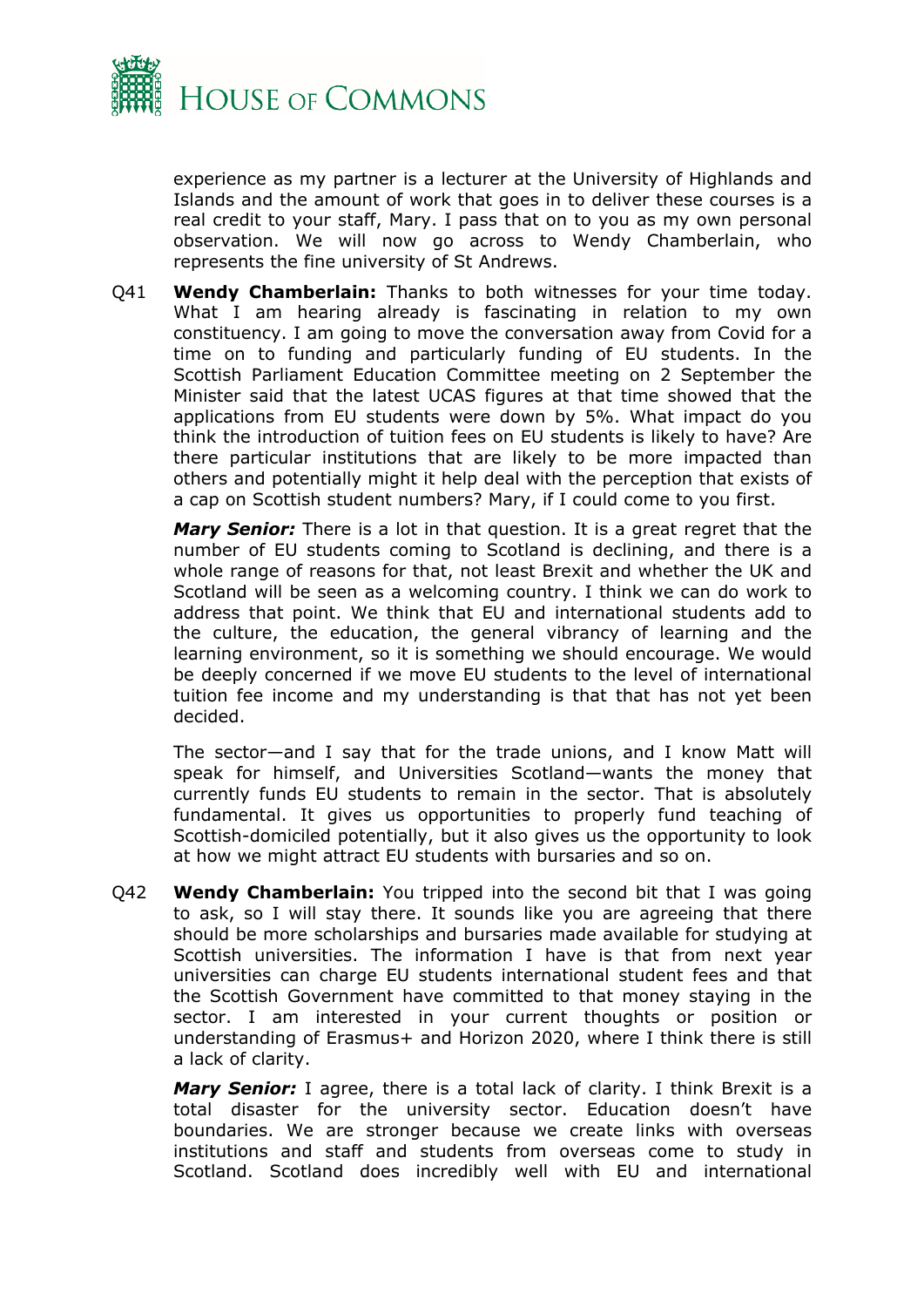

students. We get a higher proportion than England does. Things like the hostile environment and the draconian immigration system all impact on that. It was very welcome last year that the UK Government agreed to reintroduce the post-study work visa. Scotland piloted and started that and it is a real success.

While there are mechanisms for people to get the right to remain and all that, I do not think it is ideal. We have had members for 30 years—a member who worked at the University of Dundee, but because that person is German they were made to feel like an outcast. It was just shocking. Why should somebody who has happily lived in Scotland for that amount of time have to start going through more bureaucratic and expensive processes to live and work here?

There are real concerns to us that the points-based immigration system or the new system post Brexit is not going to be suitable for the university sector, particularly for early careers staff who may be on precarious contracts, they are not earning sufficient amounts of money, they may have family, they are trying to get accommodation and so on. To have to also pay deposits and visas and so on is deeply troubling and I think our education system, and economy and society generally, is going to lose out.

The latest stuff around the fact that we are preparing for a no deal really raises loads of questions about what is going to happen with all the Erasmus exchange programmes for funding—programmes that universities absolutely depended upon and are used incredibly well in Scotland. I think the sector is absolutely united in—

Q43 **Wendy Chamberlain:** I think it is interesting. We have highlighted the additional research funding that is coming to universities, but people from all over the world work in our universities and potentially are going to be delivering some of that research. In my own visits to the university prior to lockdown I met with staff members who were EU citizens and were making applications. Thank you very much for that.

Matt, can I turn both questions over to you—the impact of tuition fees on EU students and what that means for Scottish students, and your thoughts about scholarship and bursaries?

*Matt Crilly:* We were really disappointed and sad to see that European Union students are now likely to face tuition fees, perhaps similar to the levels that other international students have been facing. We think there should be public investment in our institutions and we cannot keep relying on more and more fees for student debt essentially to fund our institutions. It is a major loss.

Students really benefit from the Erasmus programme. They have an opportunity to go abroad and study, and students from across Europe are able to come here. I have seen people who have benefited enormously through that. Some of the worries we have are that if the decision is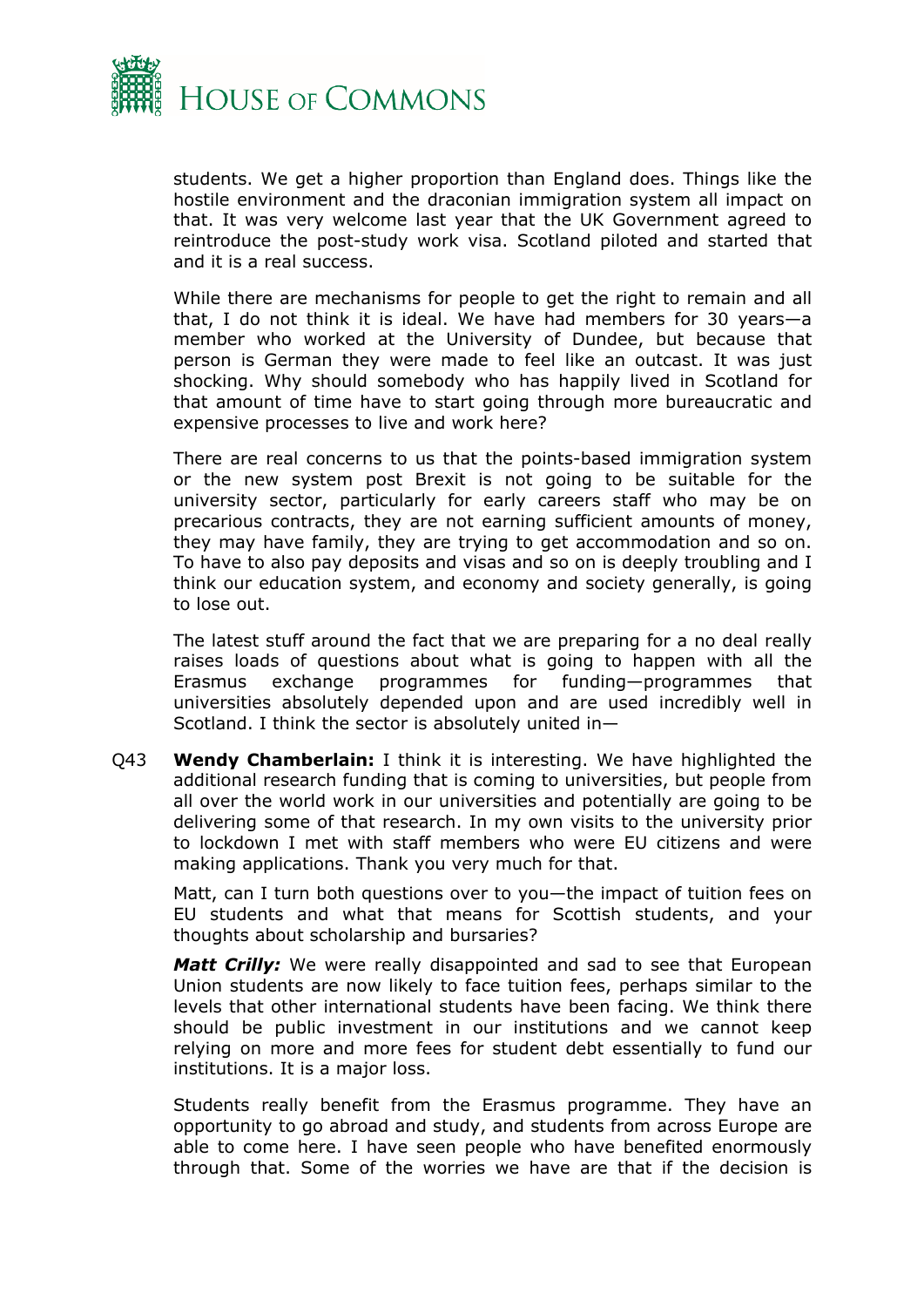

taken that we should not be a part of Erasmus, replacement programmes will not necessarily come with the same benefits that the Erasmus programme has. As part of Erasmus, if you are a student going on an exchange, you get access to bursary support. You are financially supported and encouraged to go and study abroad. I would be really worried about any kind of replacement scheme not necessarily giving that same financial support for students to do it.

You might see the picture of students from more deprived backgrounds not being able to take up those international opportunities. It will basically be exclusively students from wealthier backgrounds who are able to take up the opportunities. There is a reality that if it is left to individual institutions to form international partnerships, some of our older, wealthier universities might be able to form those partnerships more easily than our post-1992 universities. There are structural inequities that might occur once we lose a scheme like Erasmus that students have really benefited from. A major element of Horizon 2020 is collaboration. We see PhD students benefiting from that collaboration and again it is making sure that we are not losing that.

It is sad to see more fees for students and it would be an enormous shame if we saw fewer international students here. Throughout my time as a student I have lived with students from across Europe who came to Scotland to study. I have enjoyed many social occasions with the students who have come from across Europe and across the world to study in Scotland and benefited from major cultural exchange. We see everything from free language classes, students teaching each other languages, and a wealth of experience would be lost if we do not seriously look at taking part in these schemes. It is a real shame.

**Wendy Chamberlain:** You have kind of answered my final question, which was about the cultural aspect. You described the social bit, but you went on to describe the cultural bit as well. I have developed my understanding of Erasmus this year and did not previously appreciate how much it impacts on foreign language teaching here in Scotland. We have quite a fragile pipeline and Erasmus is critical to that, so I certainly hope that we get some clarity on that soon. Thank you both very much.

Q44 **Jon Cruddas:** Apologies, everyone. I got caught up on the minutiae of European scrutiny. Apologies if you have talked about this before, but my question follows directly from Wendy's about international students. It has been reported that the influx of fee-paying international students has given a financial lifeline—projected cuts of £200 million rather than £500 million. To what extent will this be the case for all 19 universities, or will it disproportionately affect Edinburgh, Glasgow, Dundee and Aberdeen in helping to give a bit more headroom to some universities rather than others? What are the implications for the sector in general? I noticed a quote that said, "A funding model that relies on commercial income, student residences' rents and international student tuition fees to crosssubsidise core teaching is inherently problematic". That was from Mary,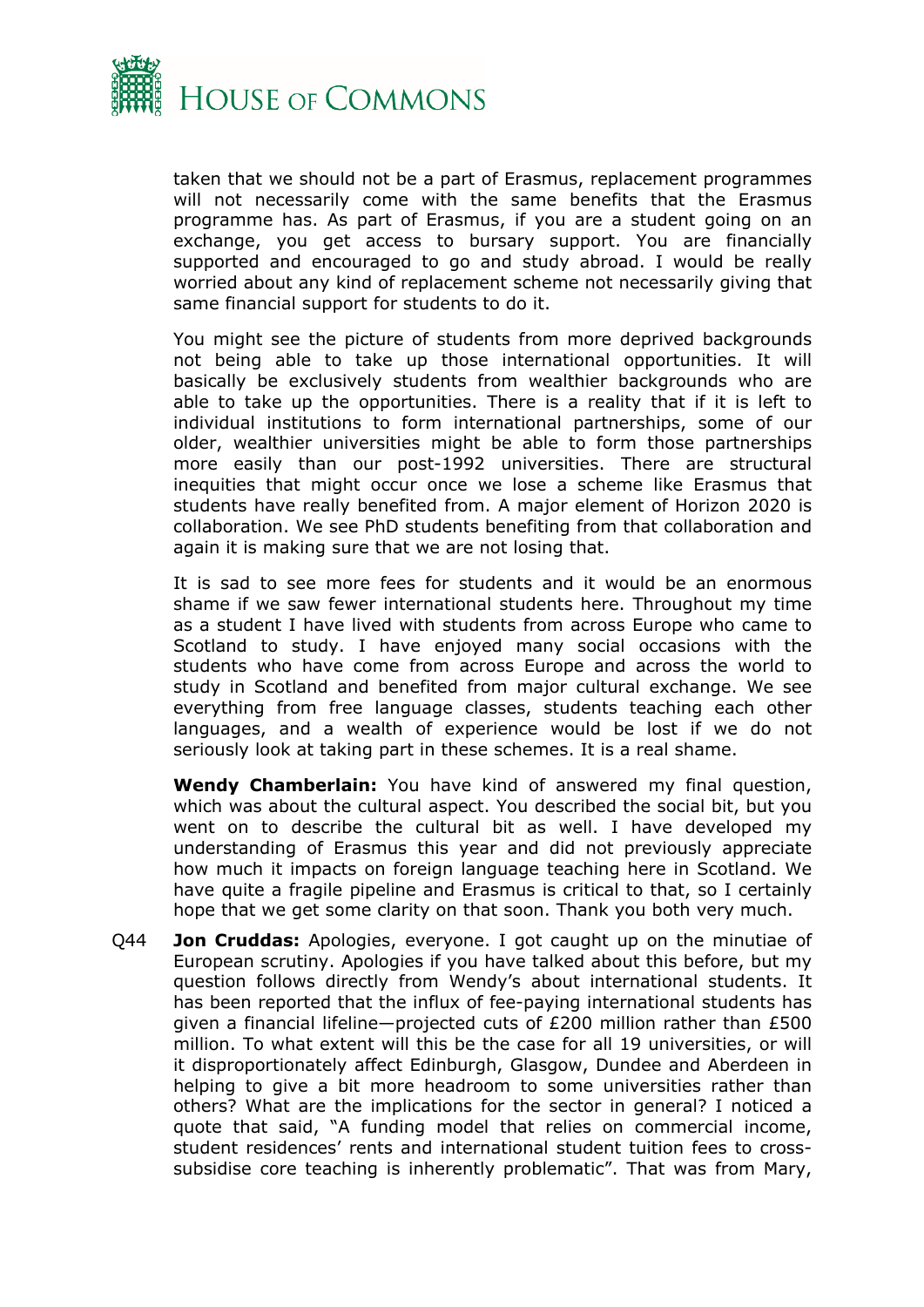

so I will invite you to have first dibs at this, Mary, on the effect of international students, not just European students.

*Mary Senior:* You said you were looking at the Audit Scotland report from last year. What is interesting is that that report showed the precarity of the funding system in Scotland. It showed that some universities were doing well—indeed, three of the four ancients. It said most of the reserves are with Edinburgh, Glasgow and St Andrews and the post-1992s were particularly exposed because of their reliance on Scottish Government money and then the fact, as we discussed already, that that level of funding does not meet the full cost of what they are delivering.

Then Covid came along. It is really bizarre in the first instance that it was St Andrews that was looking at losing such a high level of funding and Edinburgh that was so concerned, because their annual turnover was so dependent upon international student tuition fee income. It sort of turned the system on its head. We were having meetings in May with all our reps, and it was the ones from the ancients that were incredibly worried and those in the post-1992s less so. I think the situation now is that it is not as bad as was predicted. You are right that everybody—and I mean even UCU—was predicting tremendous losses, the worst one being £651 million from the sector, and I do not think we are in that situation. But I also think it is still a bit too early to know, because there is so much reliance upon when they come, some coming in January. Some international students who have enrolled now are still sitting in Shanghai, Singapore, or wherever it is, and learning remotely.

There is still an incredible amount of uncertainty. It really is a difficult picture. The post-1992s are not out of the woods, because they still have so many financial challenges. That Audit Scotland report had 10 Scottish universities in deficit in 2017-18 and potentially we are going to be in a worse situation for the next year. I think we will be lucky if there is an institution not in deficit. We made much of Edinburgh University's reserves. It seemed bizarre that they offered a voluntary severance scheme and were contemplating cuts and all the concerns we had about the number of fixed-term contracts and casual contracts and whether would they be extended. But their reserves, which I think are—I always get this wrong—£200 million, are so tied up in assets and how you can realise those assets has been a real problem. Is that answering all your question or was there another part to it?

Q45 **Jon Cruddas:** That is fine. I was asking about the disproportionate effect on different parts of the sector. Matt, do you want to come in on that?

*Matt Crilly:* Mary has touched very well on the disproportionate parts of the sector and who is more reliant on fees. I think it is important to note that we should be striving to make sure that our country is welcoming of international students. There are a number of different things that you do not necessarily think about. International students are having to pay up to £2,000 for a visa to come and study here. Something that I think is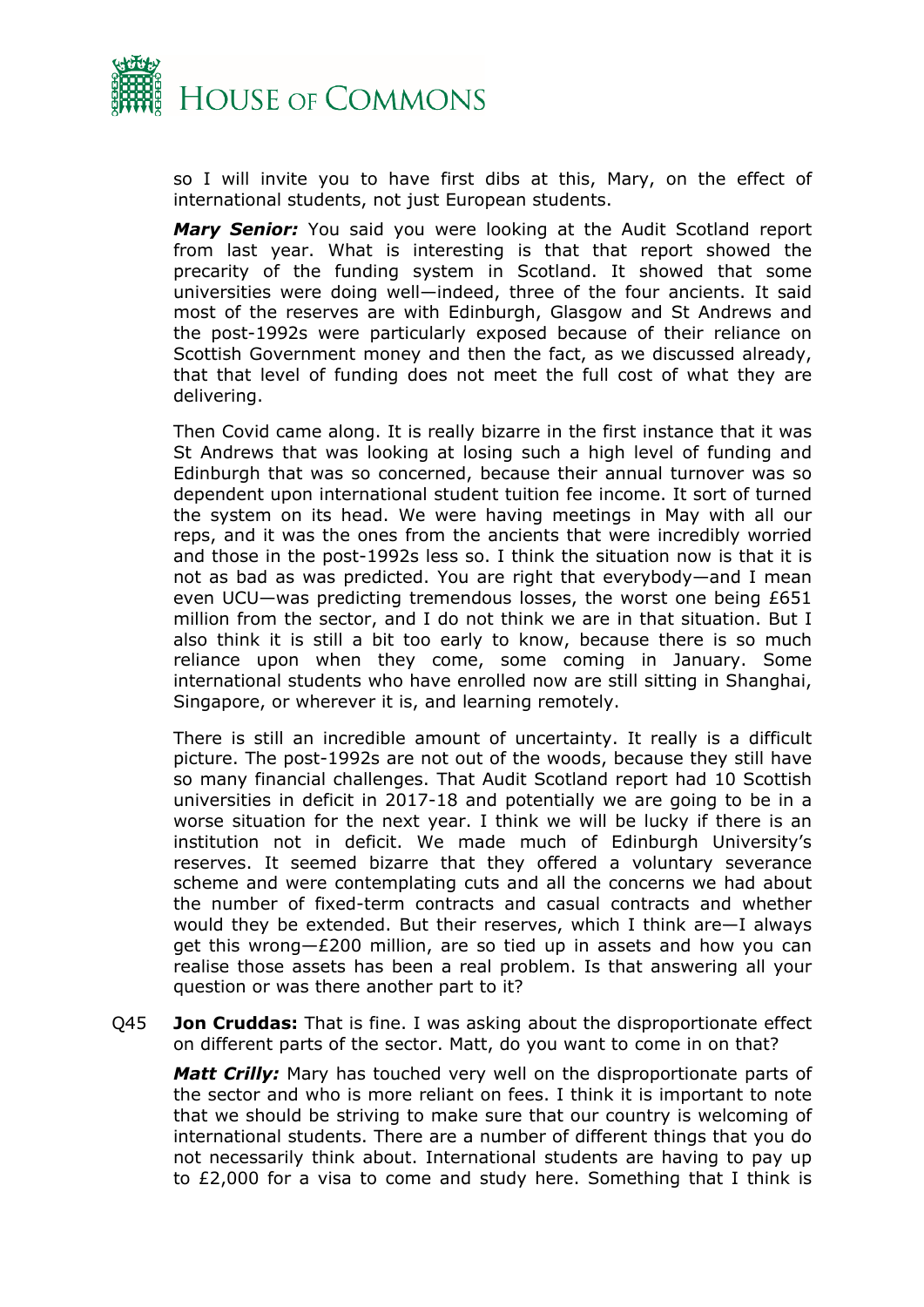

particularly striking, given the fact we are going through a global health pandemic, is the NHS surcharge going up from £300 to £470 for international students. Things like that make the country a lot less welcoming to international students, who this year in particular are struggling with some elements of the pandemic. Like I said previously, some international students are paying £20,000 a year. They have been treated like customers and they are demonstrating consumer habits now where they feel like they are not necessarily getting their money's worth because they are not getting the full experience that they have been promised. International students are particularly aggrieved this year and essentially are not getting the experience that they were promised.

Q46 **Jon Cruddas:** I was going to ask about the cultural significance of the international students, but you have touched on that already. Excuse me if this has been addressed before, but given the precarious nature of the financial model and the significance of international students within it, are there any measures that the UK and Scottish Governments could take in the short term to protect staff from a potential rollback of services, should this source of income be less than envisaged at present? It is a bit of a moving target. What contingency arrangements would you like to see in place to mitigate against the worst effects that could be coming down the road?

*Mary Senior:* I was going to talk about furlough because I think this is relevant to mitigate against international tuition fee income, but it is particularly important for staff working in residences. I do not think we want students, whether they are international or Scottish or UK, to be tied to residences. Clearly it has been a challenging year and we have discussed all of that, but a real concern is that universities depend also on the money from student accommodation. There is a lot of staff supporting that, so a continuation of the furlough scheme or funding to underwrite those staff.

The other area that has also been a concern is that so many staff in universities are on fixed-term contracts. The furlough scheme could be used to a certain extent, but if your fixed-term contract was coming to an end in April and the jobs market was the way that it was—you had no chance of getting another fixed-term contract, as you normally would or you would hope to—the Treasury did not allow, or give assurances, staff whose fixed-term contracts were coming to an end to be supplemented by furlough. It could have at least tided them over for a period until things picked up and got back to normal.

Government could do a lot to provide money to help universities deliver the core services that are so fundamental, like the teaching and research. I cannot remember, Mr Cruddas, if you were here when I was talking about the fact that we have 130 jobs at risk at Heriot-Watt University right now. We have Napier University that was threatening jobs in the summer. There is uncertainty in other places. While we do not yet have HR1 notices declaring that there are redundancies forthcoming in other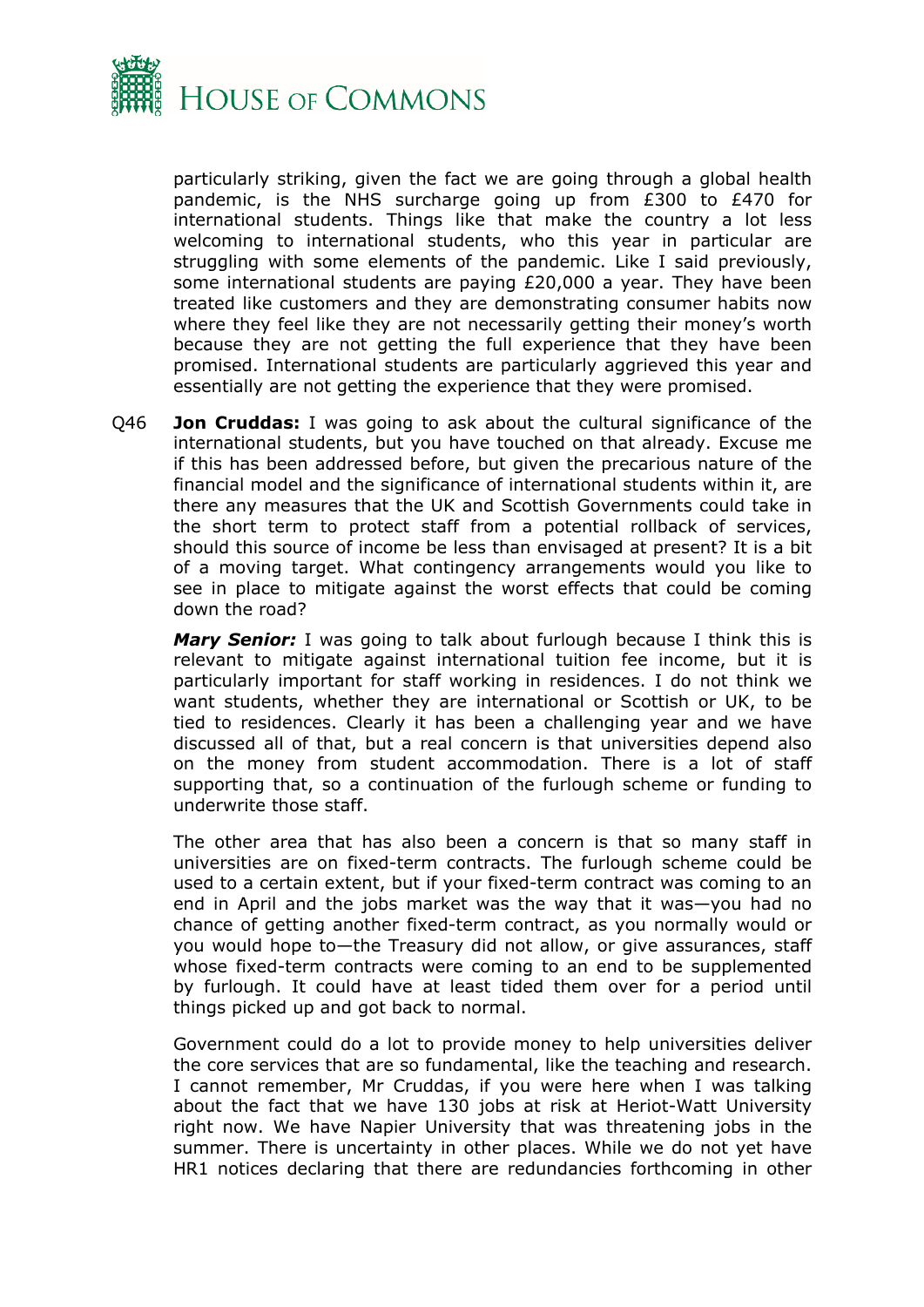

places in the same way, there is still a significant amount of uncertainty there. It seems wrong that the sector that should be supporting people to get the skills and education to get back into the workplace is itself putting people on the dole.

Q47 **Jon Cruddas:** Thanks for that. You make the point about how the furlough programme, as currently constructed, is not agile enough to capture some of the precarious employment across the sector that has been developing for many years and the precarious funding models play into that as well, so thanks for that. That is me done, Chair, unless Matt wants to come back on this.

*Matt Crilly:* Perhaps just a two-second thing. I think it would be helpful here, given the kind of devolution setup of our country, for the UK Government to make funding available that comes with Barnett consequentials so we can see more investment in institutions and are not losing critical staff who are delivering the teaching and the support to students.

Q48 **Chair:** One thing I am surprised that neither of you have mentioned—and you could help me out a little bit—is a post-study work offering for international students. This Committee has recommended twice that a post-study work scheme should be part of the offer made to international students who are thinking of coming to the United Kingdom. Of course we have some of the issues around Edinburgh University, which is now able to do it, but it has not been rolled out right across Scotland. Do you have any particular views on it? It is something that this Committee has looked at on several occasions, recognising the competition there is now for international students, particularly in the anglophone world. They have options in Canada, Australia, obviously down in England and a variety of places across Europe. What are your views? Do you think that is a good thing that might help to encourage a bit more travel from international students?

*Matt Crilly:* Yes, the introduction of the post-study work visa is incredibly welcomed by NUS and student unions in universities across Scotland. I think it is a great initiative. Some of the things we are worried about are the salary thresholds that come with some of this stuff, making sure that the students can stay on and they are able to take up opportunities in the local community, and that within the universities you have things like PhD opportunities open to students and graduate level employment. But we definitely welcome the post-study work visa, and I think it is vital. I know many international students who had forged a life here. They have made their life in the university, they had made their best friends here or they had fallen in love here and then they had to leave once their course was finished. The introduction of the post-study work visa was a really great initiative, and thanks to this Committee for helping drive that.

**Chair:** I think it was only Jon Cruddas and me who were around in the days of the Fresh Talent initiative. That was in the early days of the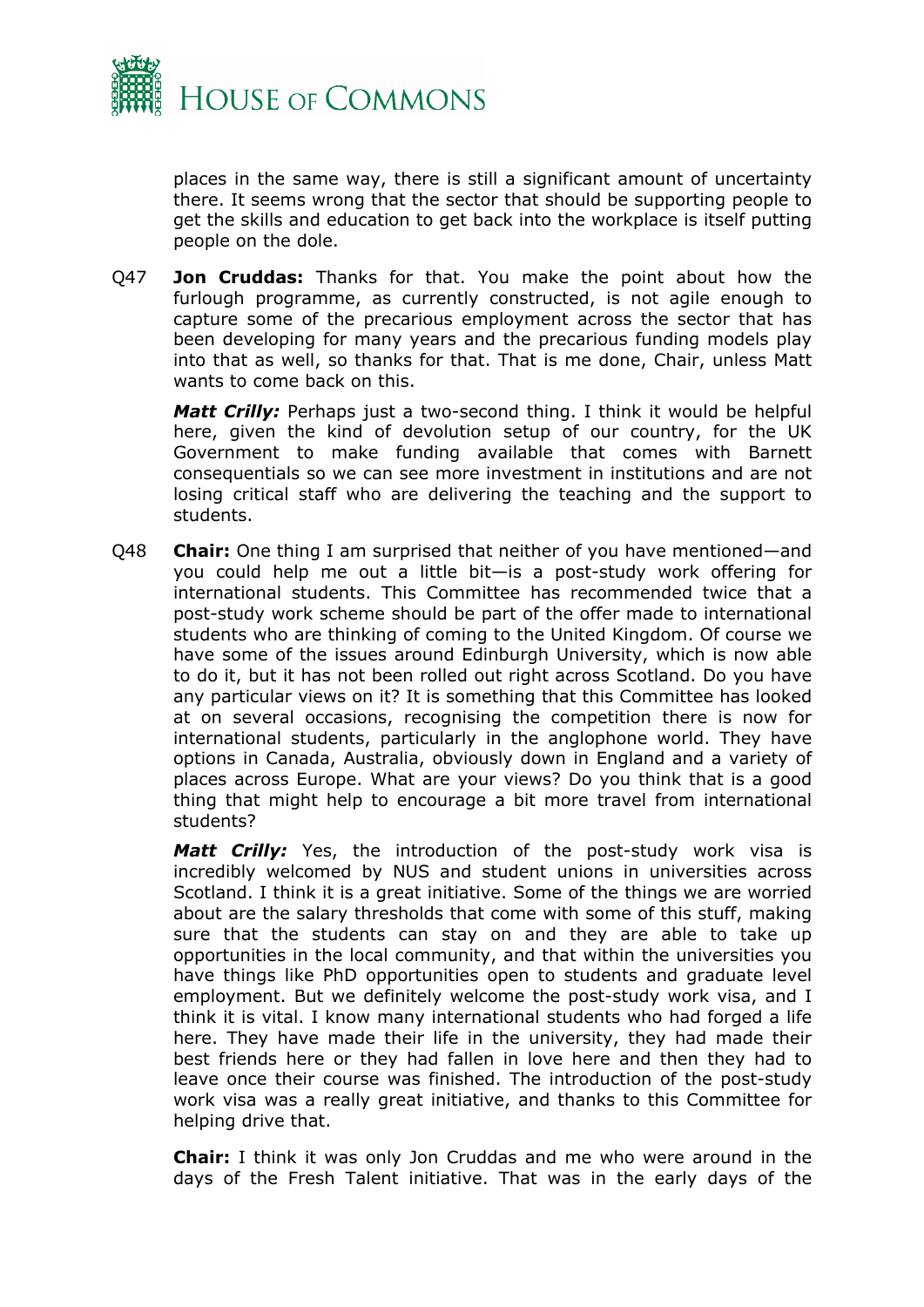

Scottish Parliament. It is good to see that back and established again.

Q49 **Deidre Brock:** You touched on the virtual learning changes that had to be brought into place very quickly across the universities. I have a daughter at university at the moment, so I am aware of some of these safeguards, but can you tell us a little bit about some of the other things that were put in place to help to prevent the spread of the virus among students? Give us some of the on-the-ground changes that you have seen take place.

*Mary Senior:* From our union's perspective, we have been arguing that everything possible that could be done virtually and remotely should be done that way. That would include student support. I know lots of the extracurricular freshers activities were also able to be done virtually. The Scottish Government consulted widely with the sector on a suite of guidance for universities and colleges for safe operating or safer operating. We still have a lot of questions about whether it is truly safe with the two-metre distancing. There are so many bottlenecks in university premises: corridors, stairwells, most tutorial rooms that have just one door and lecture theatres. We have advised that where things have to be done on campus, they should be using the largest space possible and it should be well ventilated, and that is creating challenges as we move into the Scottish winter. My health and safety reps are saying natural ventilation, crank up the heating and put on your coat. I am not sure that is that practical, to be frank. I suppose that is why as much as possible should be done virtually where it can.

One of the other areas where there was some tension was the fact that at one point rules in hospitality and shops were different to elsewhere. We had the one metre-plus and two metres for campus. I am sure you have been in some universities and seen that café areas blend into study areas and corridors. We were really concerned about any reduction of the twometre rule. That was a real worry. I don't think we have the ideal situation and a lot of people feel unsafe.

I also worry that we have not thought enough about long Covid for young people, which I think has been dismissed—"The virus has the biggest impact on older people or BAME communities, disabled people," and so on—and I worry about young people. The other area that has been a big concern is testing and the slow capacity of testing. It is fair to say the employers asked for more testing. We all asked for people arriving internationally, students or staff, to be tested and for systematic testing—we know that it is not just one test; it is one test and another test a few days later—and that did not happen. I think testing has been problematic, and while we welcome the fact that there are more accessible testing centres near university campuses, it was slow.

When we were having a massive outbreak in Glasgow, students had to walk from Maryhill to Cowcaddens and if you were unwell or whatever, it was not ideal. Getting a more effective test and protect system—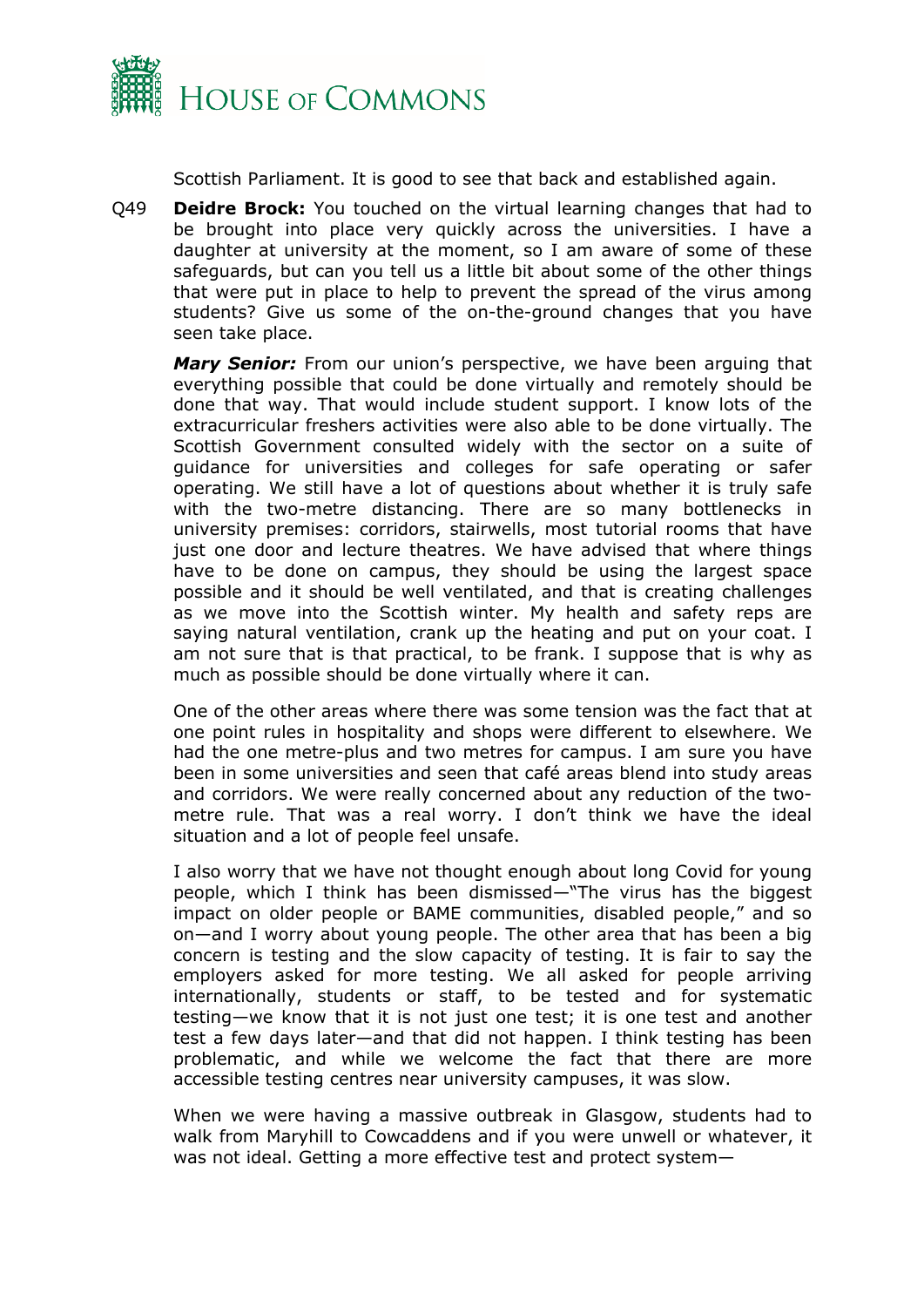

#### Q50 **Deidre Brock:** Has been important, yes. And you, Matt?

*Matt Crilly:* There is quite a lot to unpack there. I am going to pick up first Mary's point about the assumption that if students get the virus they will be okay. Most of them tend to be young. I think Mary's point is bang on the money. We do not know the long-term implications of the virus and I already know students who are suffering long Covid. Some students do have pre-existing health conditions. Not all students are young. I hope that we will not continue with that public narrative that it is okay if students are contracting the virus.

In terms of the preparations made, I think the Scottish Government have done a good job in consulting the sector. They definitely were taking our points on board. Perhaps where we were a little bit disappointed was the now well-documented last-minute change in the guidance when it shifted from online learning as the default to blended learning. Again, it comes back to structural issues in our sector and the drive to get students on campus when that did not necessarily need to take place.

The point around testing that Mary has raised is important too. The asymptomatic testing of students has proven to be quite successful in some places like Northumbria, where they had an outbreak. It proved to be successful there and I think that is a solution. In terms of the provisions that were put in place, clearly we need to look at what has happened because we have seen really alarming numbers of cases in student halls, where they have been encouraged to make themselves available for blended learning and in-person teaching. Some of it is quite worrying. Some institutions I think took quite a sensible approach. They operated at different capacities and reduced their capacity in the halls to try to help to curb the virus, but some operated at full capacity. Again, looking at that situation, it is a little bit alarming.

We found ourselves at the centre of this pandemic and students did not really know this was what they were signing up for. Obviously they arrived, the virus began spreading like wildfire in these halls and then additional lockdown asks were put on students to not socialise. It was not just not going to the pubs, it was not being allowed to socialise and to stay inside. It was quite alarming. Clearly institutions were not necessarily ready to deal with the mass outbreaks on campus, so we saw some students going without the very practical support that they needed. They went without access to food and drink in some cases and other support services were not necessarily available.

Thankfully, as time went on institutions got their acts together a little bit and that support began to be made available, but there are still some issues with that, particularly in private student accommodation, where students perhaps are outside the orbit of their university a little more and they are struggling to get some of that very practical support. We do need to look back at what happened. By all accounts, the teaching seems to be perhaps safe, but the very fact that students are being encouraged on to campus I think is helping to drive the spread.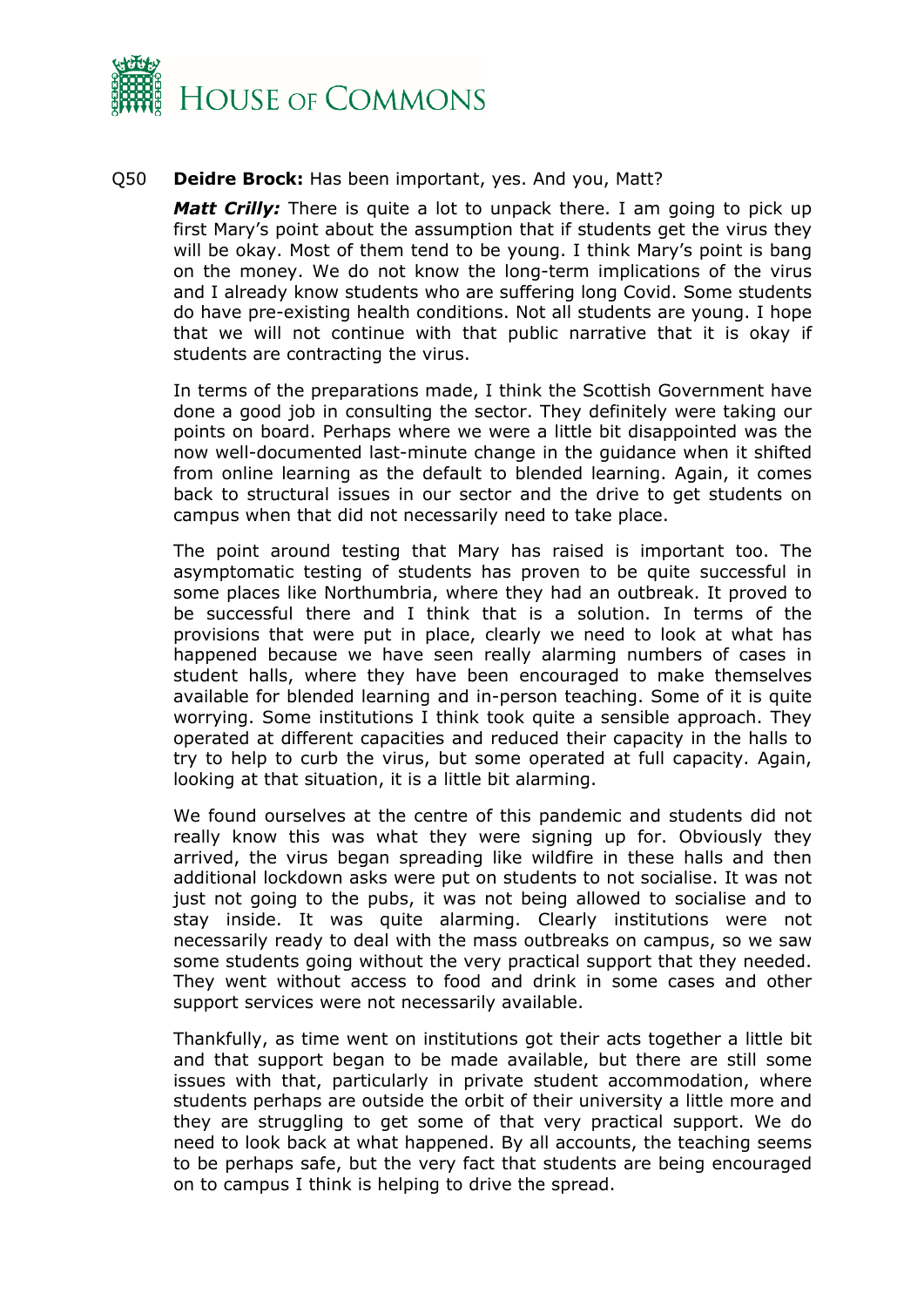

Students in Scotland are fortunate enough to be able to give notice in their student accommodation. If they feel that this really isn't for them and they do not want to stay in student halls and it is too much, they can give notice and return home. I think it was really good that the Scottish Government again have made those interventions to make that possible. However, if you are a student and you are told you still need to be here for your classes, you still have to attend your in-person classes, you do not necessarily have a free choice there.

**Chair:** Thanks, Matt. I am just conscious that we are trying to get as much as we can out of the both of you, but if you can try to be a little bit more concise in some of the responses.

Q51 **Deidre Brock:** Sure. It was about the feedback that you got from students on blended learning versus completely virtual. Also, Mary, have you started collating any information, if that is possible yet, on those long-term impacts, the long Covid effect on students? Are you able to form any impressions yet of how widespread that is? Matt first in terms of the feedback.

*Matt Crilly:* Like anything, it was perhaps mixed feedback, but there is an understanding that we are dealing with a global health pandemic, so we are all having to make some degree of sacrifice. In an ideal world for students we would be in the classrooms, enjoying the in-person interactions, but we recognise that for the safety of everybody the online teaching is necessary. In some cases it has been really good. Many students have enjoyed it. A lot of the evidence just now is anecdotal though, so I would be reluctant to say we should make longer-term decisions based on what is quite fresh anecdotal evidence.

For some it has been easier to engage. For some students who were perhaps less confident it felt more daunting in an in-person 50-person classroom to speak out, but on a Zoom call it feels a little bit easier. Some students have struggled too. In some places we have seen not necessarily live in-person online meetings; they have instead had prerecorded stuff and online forums and sometimes they have lacked that real interactive element. There has been a bit of a mixture and I suspect that we will continue to learn from this going forward.

*Mary Senior:* This probably is also related to digital poverty and digital inclusion. Obviously last November, when free broadband across the UK was being spoken of, a lot of people thought that was an absolutely absurd idea, but I do think that this global pandemic has made digital inclusion so key to what we do. I hope that the Committee might consider that.

Are we collating? We are not collating information around long Covid. Health professionals probably need to do that, but what the union has been collating is a dashboard of outbreaks on campus. That is on our website, so I could share that with your Clerks after to get a sense of where our reps have reported it, if it has not been reported already.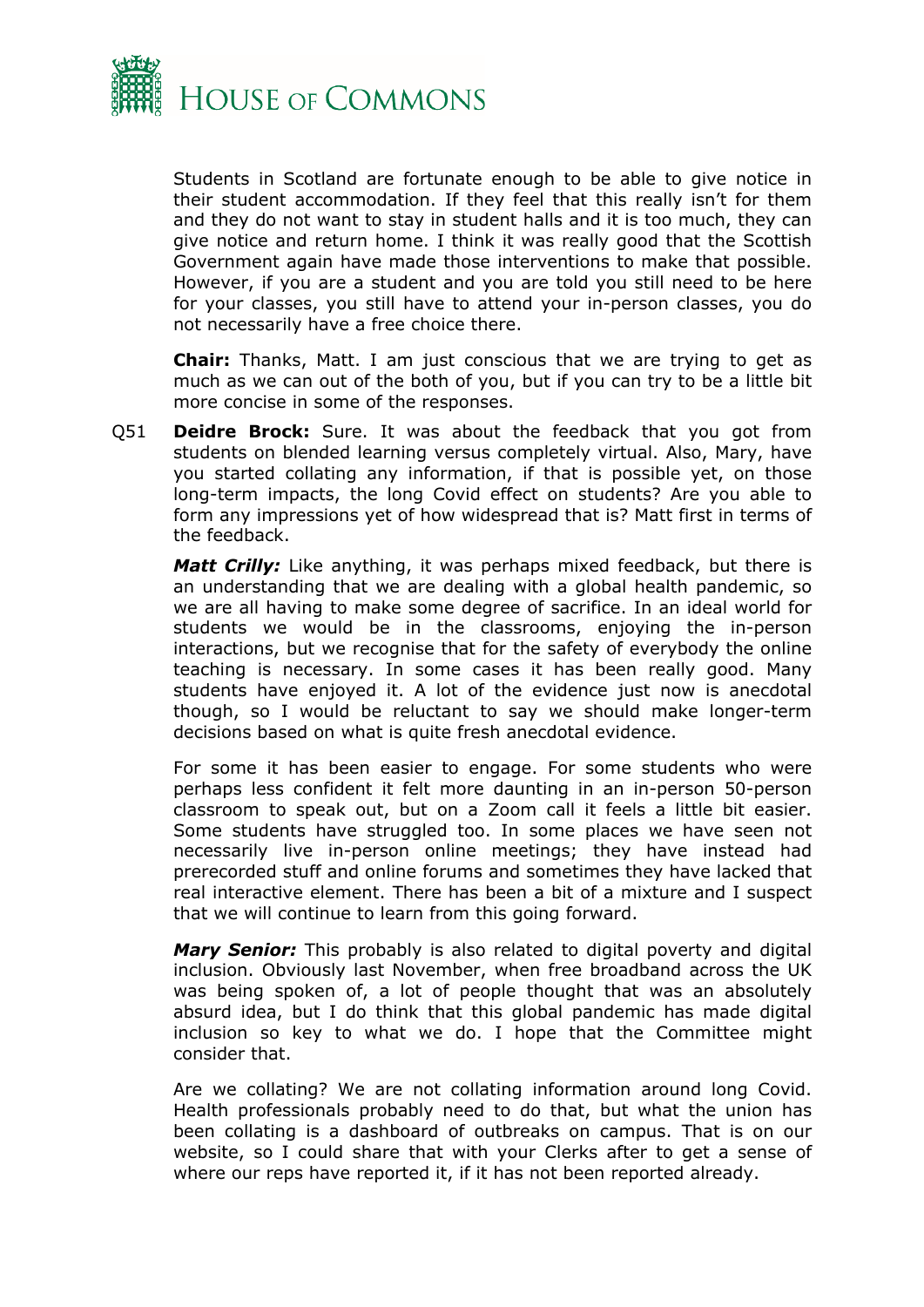

**Deidre Brock:** That would be really helpful, thank you.

*Matt Crilly:* Could I just come in very briefly on the digital poverty point? Mary has touched on a really important topic here. We do need to make sure that all students can access online learning. The very first message I received as a student rep when the university went online was from a student parent who did not have access to laptops and the internet at home. Many of our widening access and mature students did not have access to that equipment. I think that is an important point, and I am glad Mary raised it.

**Chair:** Yes, am I glad we got on to that. We will now go across to Mhairi Black.

Q52 **Mhairi Black:** Thank you for joining us today. It has been good listening to you so far. I am really getting informed here.

What I want to pick at a little bit more is trying to understand what the logic would be behind the complaint that has already been raised by UCU and has been mentioned in this meeting, that the measures do not go far enough in stating that remote and online learning should be the default unless it is not possible. Mary, you might be best placed to answer this. What do you think has driven that reluctance to change that?

*Mary Senior:* Matt referred to the change in the guidance. The versions that we saw at the end of August had the fact that if you could work remotely and if you could do the activity, that should be the case. Because that was the case for the rest of the economy in Scotland, we welcomed that. Then when it changed when it was published, it gave universities the scope to force people back on to campus when they did not feel safe. I think that is the bottom line.

I do have members, particularly in Edinburgh, St Andrews, Strathclyde and Dundee, those particular hotspots for us, where staff who feel frightened and anxious are being asked to be on campus. They are not feeling safe and in some places there is a concern that they have riskassessed a building or a room but they have not risk-assessed an activity and that risk assessments have not factored in the large numbers of people that are going to be moving around. Is it enough for a student to clean the desk? Are we happy that that workspace is cleaned and Covidfree for the next person to come in? That is the reality that we are facing now.

In some places, understanding line managers have been able to work flexibly around that. I think you are going to get a better experience where people are happy to do what they are doing. If people are fearful delivering a tutorial or a lecture, I don't think it is going to be ideal. That is recognised. It is just that there is not that flexibility across the piece.

Q53 **Mhairi Black:** Have there been instances in your knowledge where universities are pushing for people to come back physically into the university when they are not comfortable? If so, why? What benefit is it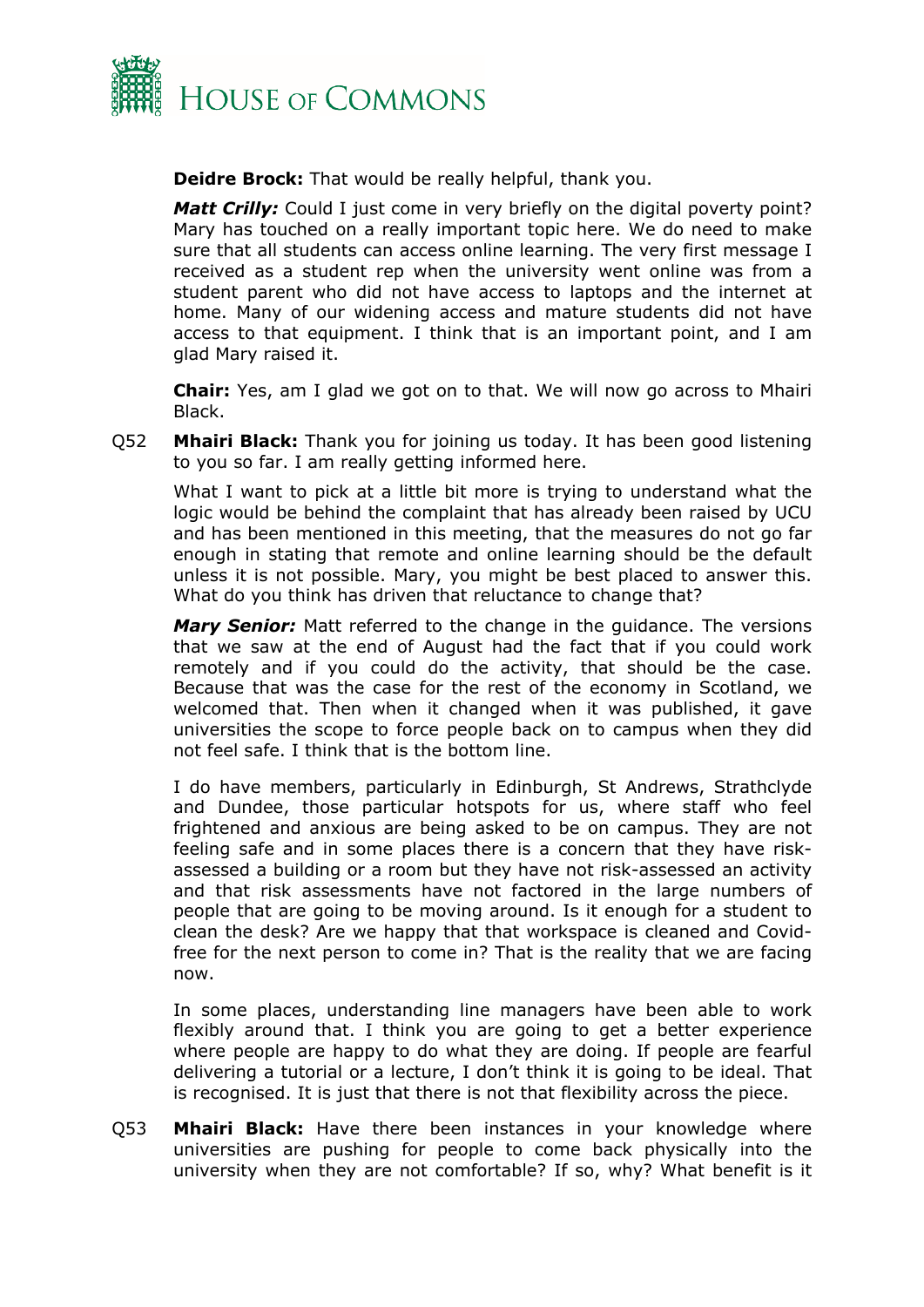

to the university to have more bodies piling in when it has not effectively done risk assessments yet?

*Mary Senior:* I did not say they had not done risk assessments, I am saying it is questionable whether our members feel reassured about risk assessments. As I said, our members in a number of institutions feel they are being coerced to come back and they are unhappy. We have raised those with the employer, particularly at the University of Edinburgh and the University of St Andrews.

**Mhairi Black:** Excellent, thanks. Matt, do you have anything to add?

*Matt Crilly:* Yes. I would just reiterate perhaps what we have said. A lot of this comes back to the structural funding problems in education. Institutions are reliant on international student fees. We started this conversation by talking about the fear that international students are not arriving. There was a structural problem and our institutions felt that they had to deliver in-person teaching and make students come back and encourage students to come back to make sure that international students arrived, that fee-paying students arrived so that income was not lost. That is how many students feel right now. They feel like that has been the case and that in some cases their institution did not communicate perhaps precisely what their education would look like because there was a desire to get people back and to make sure particularly that fee-paying students arrived.

Some of it definitely is about education as well. Some courses are difficult to teach online and again we should be looking at those practical-based, lab-based courses in our universities and our colleges as well where there is a lot of practical-based learning to make sure that if something really has to take place it can be done safely. A lot of this and the change of guidance and the encouraging students back comes down to the structural funding issues in the sector.

Q54 **Mhairi Black:** Excellent. That is helpful, Matt. Following on from that, if there is this fear from universities that unless there is the physical opportunity to teach, there will not be any demand from the international community or international students, what would the structural change be then? Is it as simple as, whatever the amount of money that is raised by international students is, let the Government invest that so that there is not this reliance on the international community? Is that essentially what the real answer to all this is?

*Mary Senior:* I said before to look at public spending on tertiary education. In the UK the latest figures are that we spend 0.47% of GDP on tertiary education. Germany spends over twice that, so does France. Norway spends more than three times the amount that the UK spends. I think it is a wider question around taxation as well. I hope this pandemic has also encouraged questions that look at taxes not as something to be avoided or evaded, but as something that supports the structure and the fabric of our society. The fact that corporation taxes in the UK are at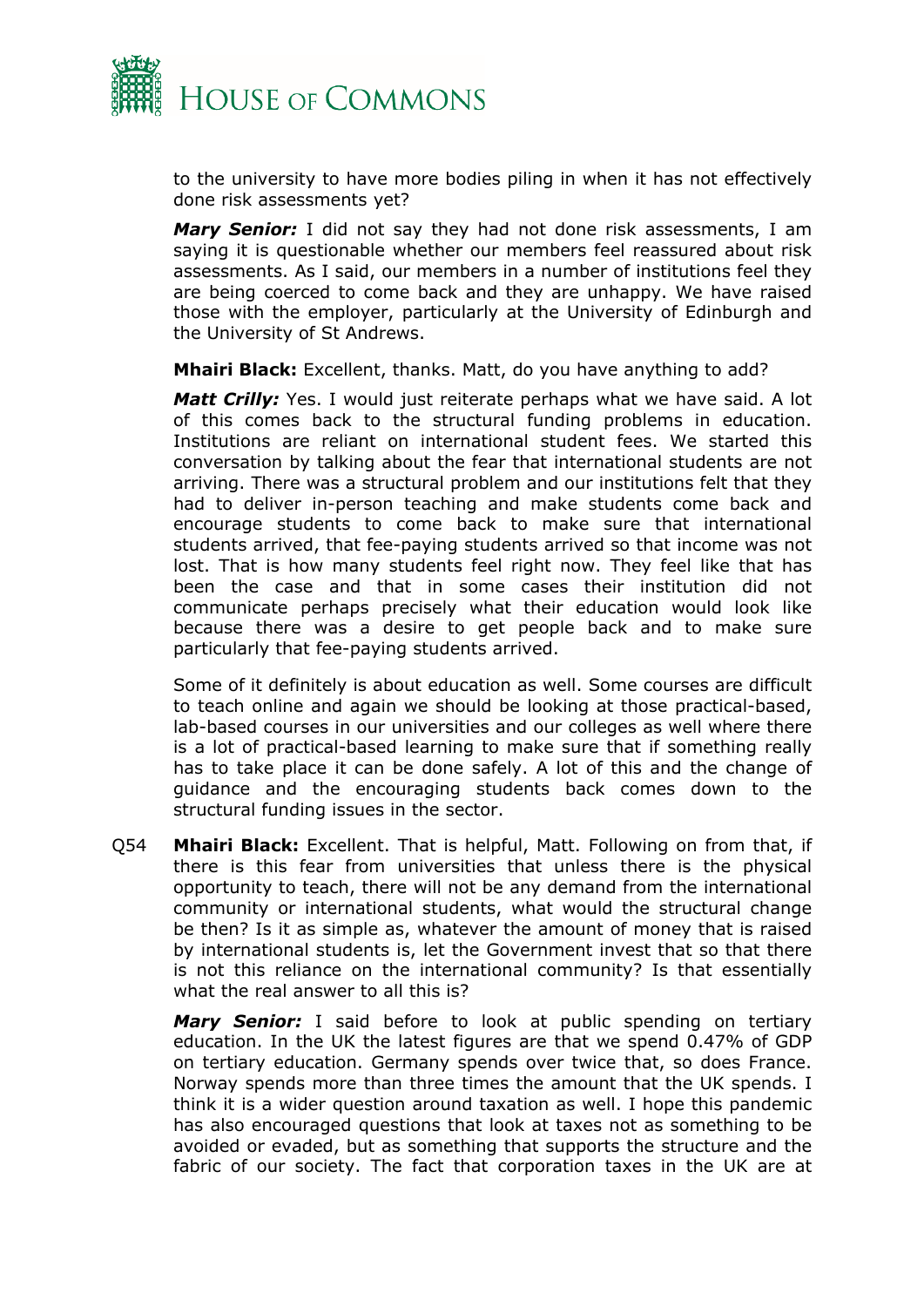

19%, whereas in Germany they are nearly 30%, there is not that contribution there for the whole good of society, the economy and everyone else. It is about more money and how we get that into the system, both in Scotland and across the UK.

**Mhairi Black:** Excellent, thanks. Matt, do you have anything to add?

*Matt Crilly:* I definitely agree with Mary there. I think that this is public investment and we should not be relying on a marketised system of exorbitant tuition fees from international students. I don't think it is inevitable. In Scotland we have made the conscious decision for our Scottish undergraduate students that we think education is a public right. We think it benefits society as a whole to have an educated population where, no matter your background, you get access to higher education. It comes as part of that. I think we should be extending that further and being outwardly progressive and not necessarily charging people who are not from Scotland £20,000 a year to study here. It should be backed up by strong public investment to make sure that we have strong institutions and that students are able to enjoy that learning without necessarily leaving saddled with debt.

Q55 **Sally-Ann Hart:** Good afternoon, Mary and Matt. I was going to ask some questions about mental health issues in universities, but obviously focusing on Scottish universities. I know that mental illness is one of the major health challenges in Scotland and that the number of university students in Scotland seeking support for mental health issues has increased by about two-thirds over a five-year period up to 2018. We do not have up-to-date data. I understand that last year the Scottish Government pledged specific funding for mental health support for students in colleges and universities.

My first question to both of you is, to what extent are universities equipped, financially and in practical terms, to provide support for students suffering poor mental health, both in general and as a result of the coronavirus pandemic? Perhaps Matt could answer that question first.

*Matt Crilly:* It is an important question and I am glad you raised it. It is a major worry just now. As you said, student mental health, as publicly reported, does tend to be worse than the rest of the adult population and students tend to suffer poor mental health at higher rates. The Scottish Government have made funding available to try to increase the mental health provision within our institutions, and that is welcome, but it is true that the mental health waiting times at our universities were long pre-Covid. They were already too long. You can see students waiting for months for an appointment to see a mental health specialist. Again, it will vary from institution to institution. It will vary as to the time of the year that a student goes to see the service.

The big worry just now is the impact of Covid on student mental health. If you are a student who has been asked to self-isolate in a tiny little bedroom in a student hall, you are away from your support networks,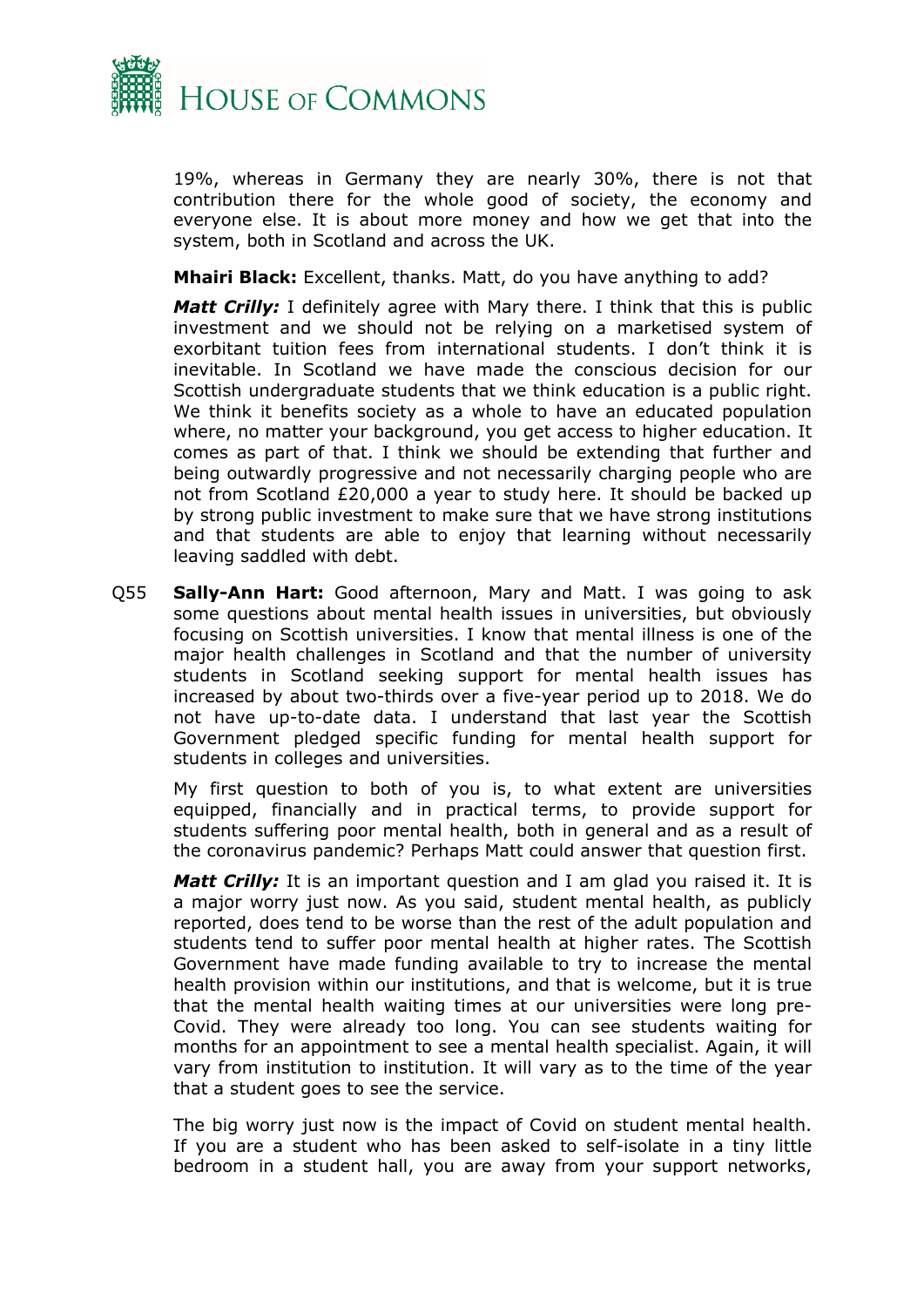

your family and your friends who you know and love, and you are in this totally new environment, many students are feeling isolated. We have also seen students going through repeat self-isolation compared to some of the rest of the population. If you are an international student, for example, you may have had to quarantine upon arrival and then we had the additional ask on students to stay indoors in Scotland. If you have then come into contact with someone who has Covid, you have to selfisolate again. It is repeat self-isolation for students and we are really worried about them, particularly those who live in student halls.

The Government have made more funding available for the mental health support services in Scotland, and we welcome it, but there does need to be more investment here. We think there is a real duty on our institutions just now to be reaching out to students proactively as well; if they know they have hundreds of students self-isolating in accommodation in this really fragile environment that they are proactively phoning them, checking in on them and making sure they are doing okay. Some institutions are doing that, some are not, and again the question for me is around some of the private student accommodation where those students perhaps fall through the cracks a little bit more in the proactive support.

*Mary Senior:* I agree with everything that Matt said and the NUS position on that. Again, thank you for asking these questions, because I think it is so vital. We just worry that while the 80 new counsellors and the funding is incredibly welcome, is it enough at this time? Matt has described the challenges that students are facing.

Staff mental health is also a concern. We have spoken a bit about the increasing workloads and the job insecurity issues. With that in the mix, it is incredibly challenging. Certainly a priority on student mental health and getting that right first has to be key.

Q56 **Sally-Ann Hart:** Thank you. Matt, I wondered how you were monitoring the wellbeing of students during the coronavirus. It is obviously a very challenging time. How is the National Union of Students monitoring students for mental health?

*Matt Crilly:* At the moment we tend to hear from students who are struggling and they mention the fact that they have had to wait so long for their mental health support appointment at their university and suchlike. What we are doing at the moment is we are asking institutions to try to monitor it. We have been making representations to the Government, to universities and to accommodation providers in particular to do that proactive scoping, to proactively be contacting students.

One of the things that we are worried about now is those students who have arrived in halls might be 17 or 18 years old and be really young and might not actively make themselves known to the support services of the university. We think it is important that the institutions are proactively monitoring students and phoning around and doing the spot checks that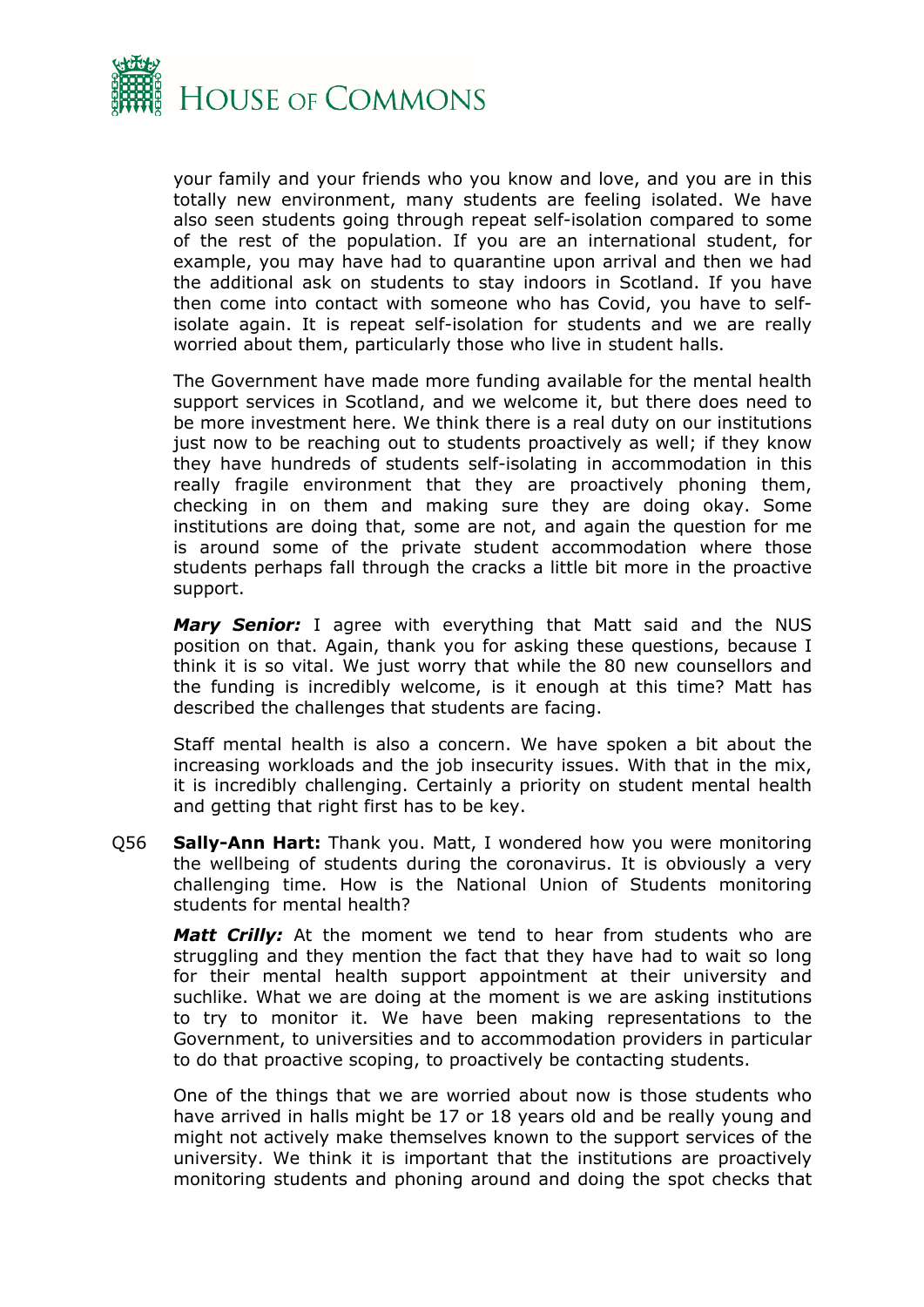

they can do to ensure their welfare, not necessarily just relying on what might be an 18-year-old who lacks confidence to come forward and make themselves available.

Q57 **Sally-Ann Hart:** Matt, when we have looked at coronavirus during the lockdown all over the country, community groups were pulling together to look out for and help each other. Do students have self-help groups perhaps and keep an eye on new students or people who, as you say, lack confidence to come forward? Are there self-help groups that people are setting up?

*Matt Crilly:* Yes, that has been one of the more positive elements of the pandemic, seeing the community rally around. We have seen students out delivering food parcels or support packages to fellow students who are self-isolating or just staying in student halls. Student unions across the country have been doing all they can to do that.

Crucial in that as well is that a lot of the social and community opportunities that students usually get at university—okay, it is very different, but a lot of the clubs and societies and things that students usually enjoy are still operating, but are operating on an online basis to try to again provide some sort of social opportunities for people to make friends and meet people on their courses and things like that. It is also the reality too that student unions do tend to be relatively poorly funded and do not have many staff members. It tends to be small teams, but there has been a lot of coming together.

Very early on in my previous role at University of Strathclyde, we teamed up with Refuweegee, a local charity that usually provides support to refugees in Glasgow. We teamed up so that a lot of students were volunteering and helping deliver food packages to refugees, but if a student had to self-isolate, they could get access to that very practical food support and someone would be there immediately. There have been a lot of good initiatives, but hopefully we have some more institutional support as well.

Q58 **Sally-Ann Hart:** Thank you, that is good to know. Mary, I am just wondering about the change in teaching methods, which has obviously put a lot of additional workload pressure on teaching and administrative staff in the universities. What extra resources are available to university staff to access mental health support for them or just extra resources to support a change in teaching methods?

*Mary Senior:* That is an incredibly good question. I was going to supplement the response that Matt gave to say that we, as a union, have been offering wellbeing webinars and supporting people through the pandemic with advice around homeworking and delivering remote learning. It happened so rapidly and universities are dealing with so many other issues, so any support that is out there has been incredibly patchy. As a union, we have stepped in all too often in that regard.